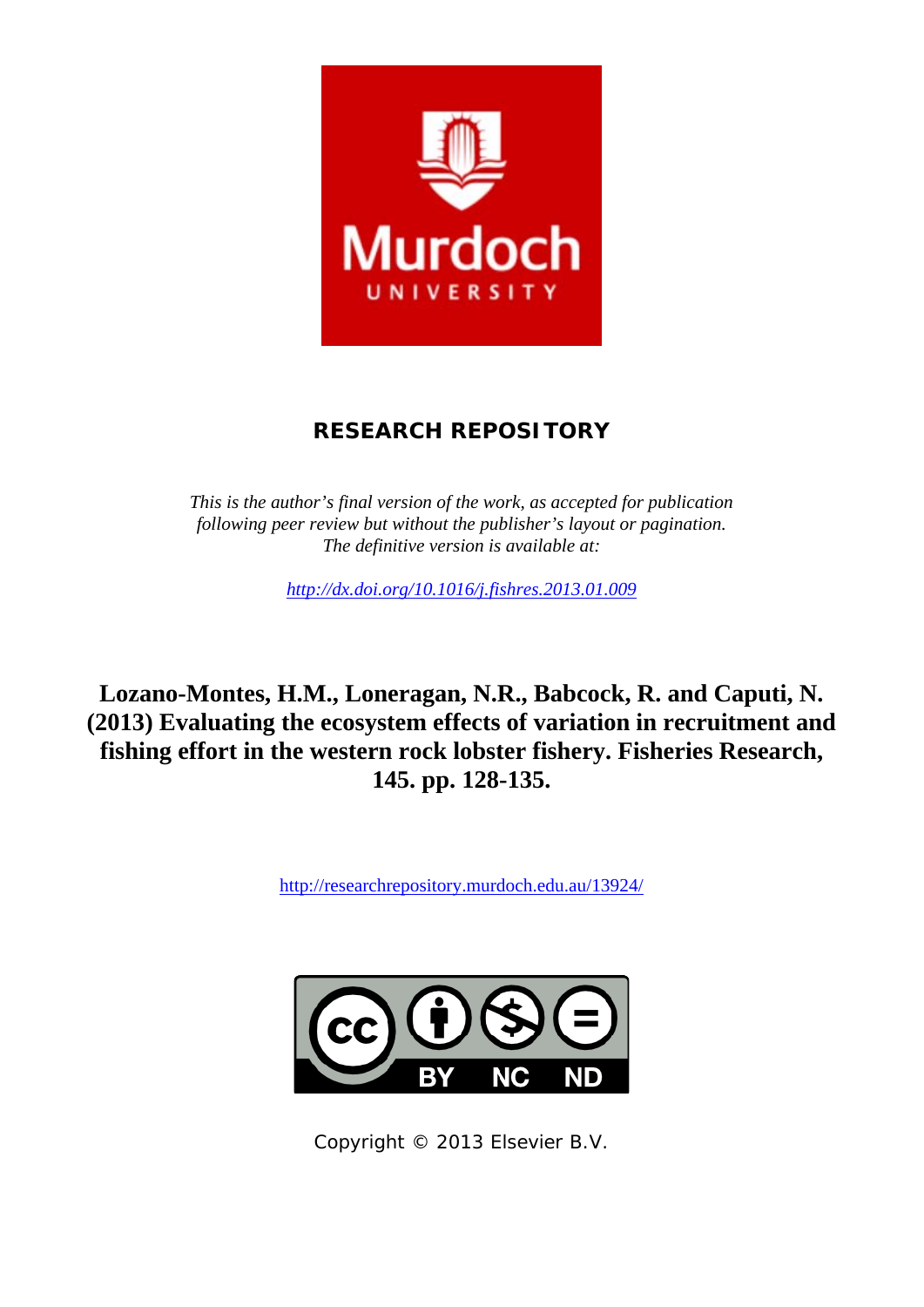# **Evaluating the ecosystem effects of variation in recruitment and fishing effort in the western rock lobster fishery**

Hector Lozano-Montes<sup>a, b, ,</sup> , Neil R. Loneragan<sup>b,</sup> , Russ Babcock<sup>a,</sup> , Nick Caputi<sup>c</sup>

<sup>a</sup> CSIRO Marine and Atmospheric Research, Underwood Avenue, Floreat, CSIRO Wealth from Oceans Flagship, Western Australia 6014, Australia

<sup>b</sup> Centre for Fish, Fisheries and Aquatic Ecosystems Research, School of Biological Sciences and Biotechnology, Murdoch University, South Street, Murdoch, Western Australia 6150, Australia

c Western Australian Fisheries and Marine Research Laboratories, Department of Fisheries, Western Australia, PO Box 20, North Beach, WA 6920, Australia

### **Abstract**

We used a regional, ecosystem mass-balance model (Ecopath with Ecosim) to evaluate the possible changes in flows of mass and energy between the benthic and pelagic components of the marine ecosystem of Jurien Bay in temperate Western Australia (∼30°S, ∼115°E). The effects of varying the biomass of western rock lobster in the system were examined by simulating changes in commercial and recreational fishing mortality as well as recruitment-driven changes in the abundance of lobster puerulus (the first post-larval stage). The model comprised 80 functional groups (more than 200 species). A simulated closure of the commercial lobster fishing was predicted to lead to an increase in lobster biomass of 160% after 20 years, with changes in biomass of up to 20% of the main prey and predators of lobster. Since 2006/2007, the puerulus settlement (recruitment to the benthos) of western rock lobster has declined to the lowest levels recorded in the fishery. The model predicted that under 2005 levels of fishing effort, a simulated depletion of 90% of puerulus biomass resulted in an ∼17% reduction in the biomass of adult lobster biomass after 20 years (i.e. by 2025). In general, the model predicts that the variations in lobster biomass, whether induced from fishing mortality or declining puerulus settlement, have relatively small effects on the biomass of the main predators and prey of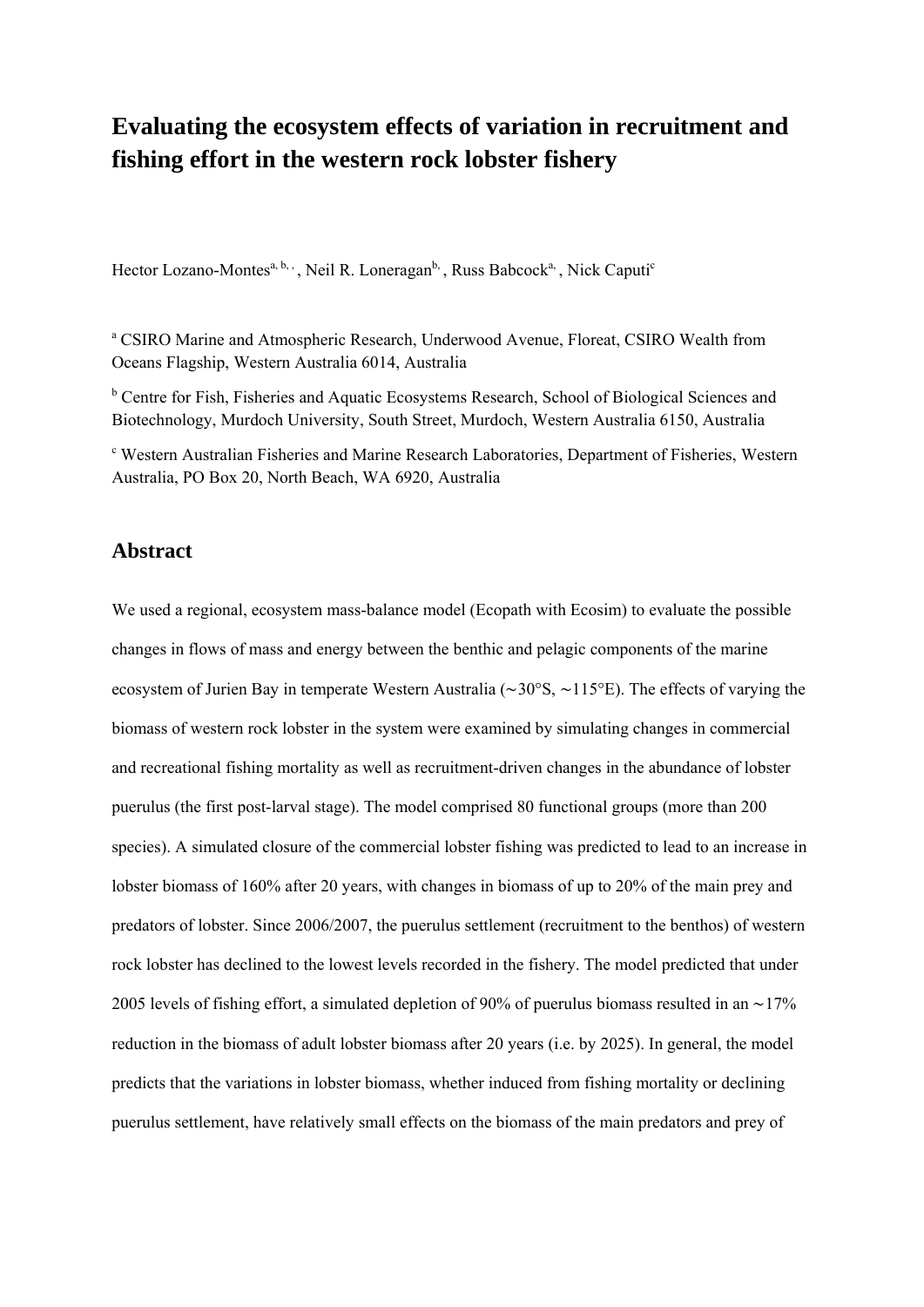lobster in the marine park. The relative biomass of adult rock lobster and their associated predators and prey was more sensitive to fishing than to variations in recruitment.

**Keywords**: Ecosystem modelling; Ecosystem-based management; Sustainable fisheries; Larval supply

## **1. Introduction**

Lobster is an important food source for other marine organisms and humans (Bondad-Reantaso et al., 2012). The main producers and exporters of *Panulirus* and *Jasus* rock lobster are Australia, New Zealand, South Africa, Cuba, Brazil, Mexico and USA (Jeffs and Hooker, 2000). Globally, the catch from lobster fisheries has decreased over the past 20 years and the future of this resource is uncertain (Bondad-Reantaso et al., 2012). In Australia, there have been a number of dramatic changes in several commercial spiny or lobster fisheries in recent years, including declines in annual landings and recruitment ( Linnane *et al*., 2010; Phillips *et al*., 2010). The West Coast Rock Lobster Fishery (WCRLF) in Western Australia (WA) is one of the most well known and best researched and managed fisheries in the world. In 2000, it was the first fishery to achieve Marine Stewardship Certification and has been re-certified twice since then. Despite this, it faces several challenges, due to a combination of climate change (Caputi et al., 2009), and downturns in the world market (Bondad-Reantaso et al., 2012). While the exact impact on lobsters from climate change is still unclear, analyses suggest that warmer water temperatures have historically resulted in higher levels of puerulus settlement (e.g.,Caputi *et al*., 2001 ; Caputi *et al*., 2009). However, some lobster fisheries (e.g. the Southern New England fishery) are already experiencing sharp declines in catch despite warming waters due to a temperature-sensitive bacterial shell disease (Factor, 2005; Castro *et al*., 2006).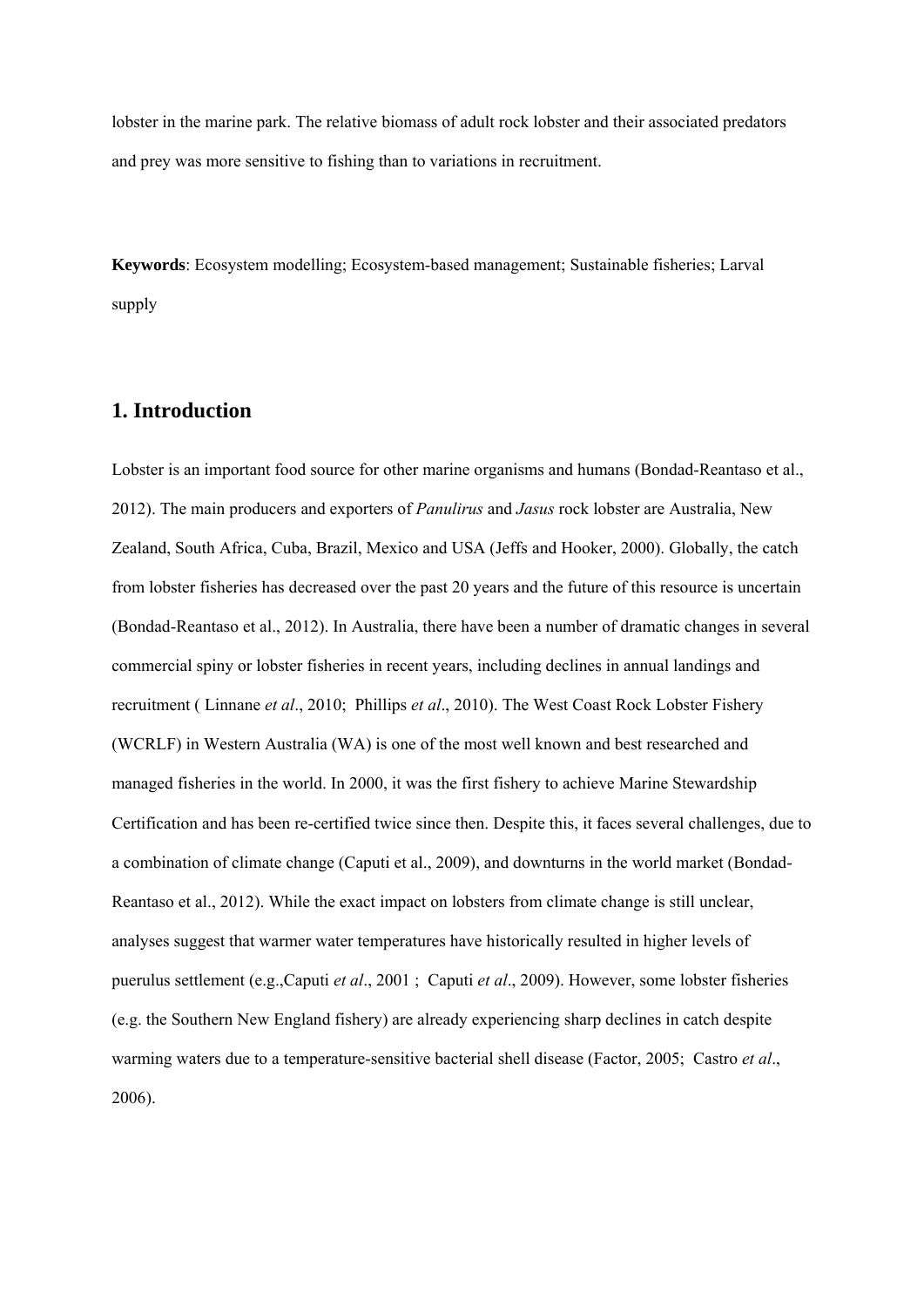The declining biomass of lobster is one of the major problems in the management of these fisheries in lobster producing countries. Since the late 1990s, several management strategies have been adopted to avoid further declines in lobster resources, including the regulation of the Total Allowable Catch (TAC), legal size limits, fishing gear and area restrictions, and limited fishing seasons (Hilborn and Walters, 1992). In Western Australia, the fishery for *Panulirus cygnus*, the western rock lobster (WRL), is managed with a combination of these strategies (Department of Fisheries, 2009). Australia and New Zealand have adopted an effective strategy of reducing further declines in their lobster fisheries through developing predictive models of lobster biomass for stock management (Phillips *et al*., 2003; Melville-Smith *et al*., 2004). This method uses an index of juvenile and puerulus abundance (the last larval stage and first demersal stage of lobster) in numerical models to provide an early warning of catch declines, and allow catches to be predicted up to four years ahead (Caputi *et al*., 1995; Caputi *et al*., 2001). This predictive method was developed for the management of the *P. cygnus* fishery in Western Australia and it is based on the close relationship between recruitment patterns of the puerulus stage (i.e., the first postlarval stage that assumes a benthic habit) and the future recruitment of legal size lobsters into the fishery (Caputi *et al*., 2001; Caputi *et al*., 2003; Melville-Smith *et al*., 2004). The recruitment and abundance of puerulus are incorporated into stock assessment models to adjust TACs of this fishery and reduce the risk of further declines in the stock.

The WCRLF was until recently, Australia's largest and most valuable single species fishery, with catches averaging 10,500 m per annum (catch varied between 8000 and 14,500 m until 2006) and valued between AUS \$200–400 million annually, representing nearly 20% of the total value of Australian fisheries (de Lestang and Melville-Smith, 2006). However, a sudden fall in puerulus numbers was recorded in 2006/07, followed by a record low puerulus recruitment in 2008/09, resulting in management action to implement significant effort reductions, as well as the introduction of a TAC that was set at half the long-term average lobster catch (by reducing pot numbers and allowable fishing days) to just 5500 metric tonnes for 2010/2011. The precautionary approach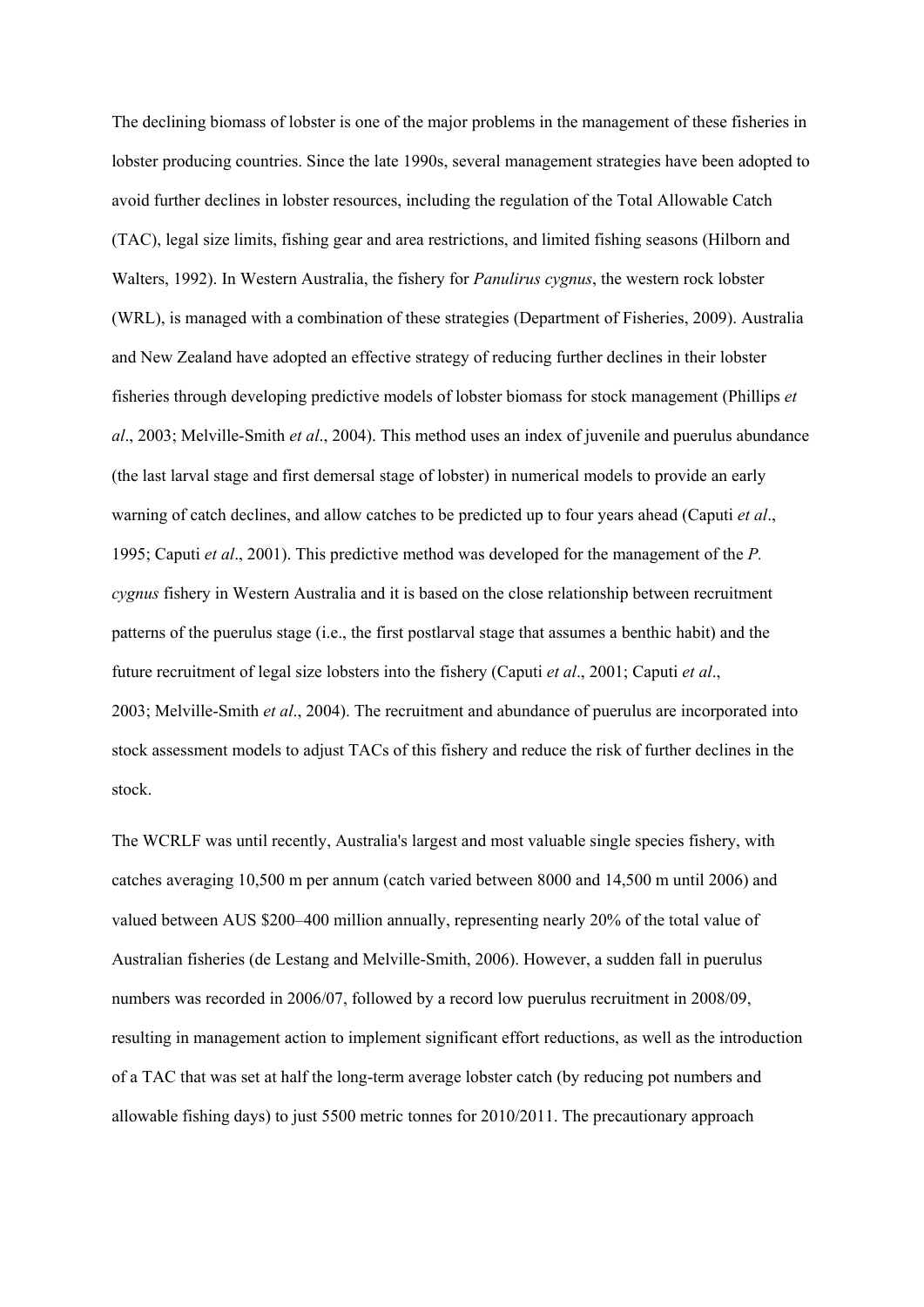adopted by the Western Australian government in 2008/09 aimed to control the catch and effort of lobster before the poor year-classes entered the fishery.

Management actions in the WCRLF to protect lobster biomass provided support to obtain an independent re-certification by Marine Stewardship Council for a third time in 2012 (previously certified in 2000 and 2006). However, conditions of the re-certification by MSC, included ensuring that the target population is preserved in a healthy state, but also that there are no unforeseen or undesirable indirect impacts of the fishery on supporting ecosystems. It is now realised that fisheries have the potential to change the ecosystems in which they operate (Pitcher, 2001). By removing a large proportion of the harvested populations, they affect the population dynamics of the exploited species, and may change the structure and function of entire ecosystems (e.g., Pauly *et al*., 2001; Worm *et al*., 2009; Hammer *et al*., 2010; Smith *et al*., 2011). For example, during the 1980s in the Gulf of Maine (USA), intense fishing on the top demersal predatory fish, the ground fish Atlantic cod *Gaduus morhua* changed the energy flows and fractured the biomass pyramid of this ecosystem, which reduced the top-down forces and increased the production of lower trophic levels (i.e. decapods and pelagic fish). This resulted in a change in the ecosystem from one dominated by a high trophiclevel groundfish to one dominated by the lower trophic-level American lobster (*Homarus americanus*) (Zhang and Cheng, 2007). Intense fishing could produce important top-down trophic cascades that have the potential to drive regime shifts in marine ecosystem as detected in the Black Sea at the end of the 1990s (Daskalov et al., 2007). However, the global fishing of low-trophic level species (e.g., plankton feeders such as sardines, pilchards and anchovies) also has the potential to produce large impacts on other parts of the ecosystem, including top predators such as marine mammals and seabirds (Smith et al., 2011).

Understanding the impacts of fishing on the trophic structure of ecosystems where the WCRLF operates has become increasingly important. The second certification of the Marine Stewardship Council of this fishery in 2006 recommended an ecosystem-level performance assessment which lead to the development of an ecosystem model for Jurien Bay. We built a biomass-based dynamic model of park (JBMP) using Ecopath with Ecosim (Christensen et al., 2009) to identify trophic linkages and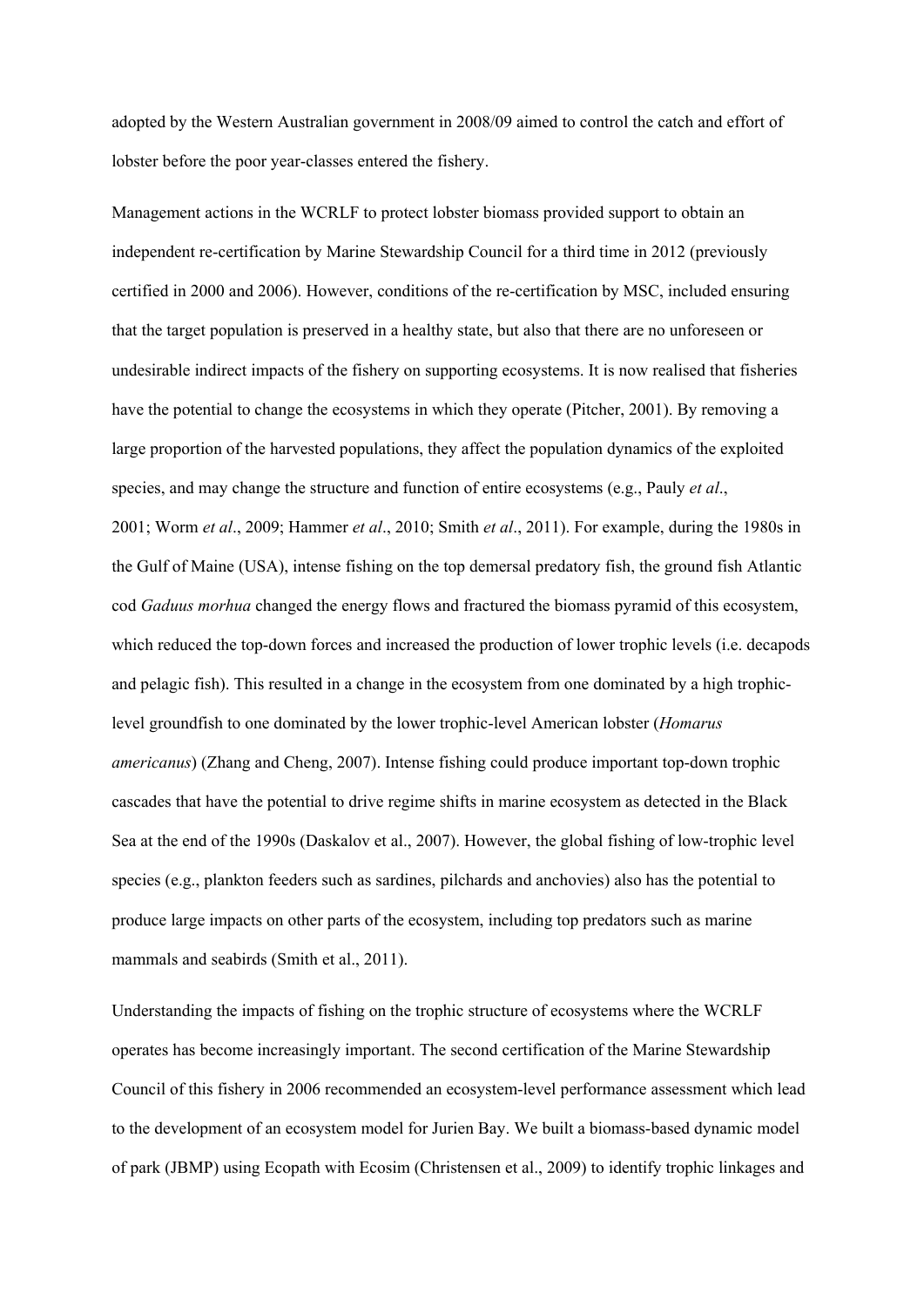the role of both low and high trophic level groups within the marine park (Lozano-Montes et al., 2011), and evaluate the potential impacts of spatial closures on target species and food webs (Lozano-Montes et al., 2012). The Jurien Bay ecosystem model provided a valuable mechanism for evaluating management scenarios and synthesising the current understanding of this region, identifying gaps and priorities for research (Lozano-Montes et al., 2012).

In this study, we use the Jurien Bay ecosystem model to evaluate the possible changes in flows of mass and energy at lower trophic levels, and among the benthic, pelagic and demersal parts of the JBMP ecosystem as result of reducing the biomass of western rock lobster (*P. cygnus*) by commercial fishing and from a reduction in the abundance of the post-puerulus stage of lobster. The ecosystem dynamics explored with this model provide a greater understanding of the structure, processes and functions of this ecosystem, located close to the centre of the WCRLF (∼30°S), an essential step towards a more robust ecosystem-based fishery management of this fishery in Western Australia.

### **2. Methods**

#### **2.1. Study area**

Jurien Bay (31°N–30°N; 114.95°E–115.05°E) is near the centre of the WCRLF, which extends from Kalbarri in the north to Cape Leeuwin in the south (Fig. 1). Jurien Bay is characterised by its unique combination of offshore reefs, islands, and sheltered lagoons with calcareous and limestone reefs dominated by the Laminarian alga *Ecklonia* and other macroalgae (Wernberg et al., 2006). The limestone reefs covered by algae in near shore areas of the region (<30 m depth) provide an excellent habitat for the returning swimming puerulus to settle and develop. The high diversity of flora and fauna in the region is a result of the influence of the Leeuwin Current, a warm ocean current of tropical origin which flows southwards near the coast of Western Australia (Feng et al., 2003; Fig. 1). This current transports tropical marine larvae southwards and raises winter water temperature, enhancing the survival of early life-history stages of fish and crustaceans, including rock lobster (Feng *et al*., 2003; Caputi, 2008). A large multiple-use marine park is located in the centre of the area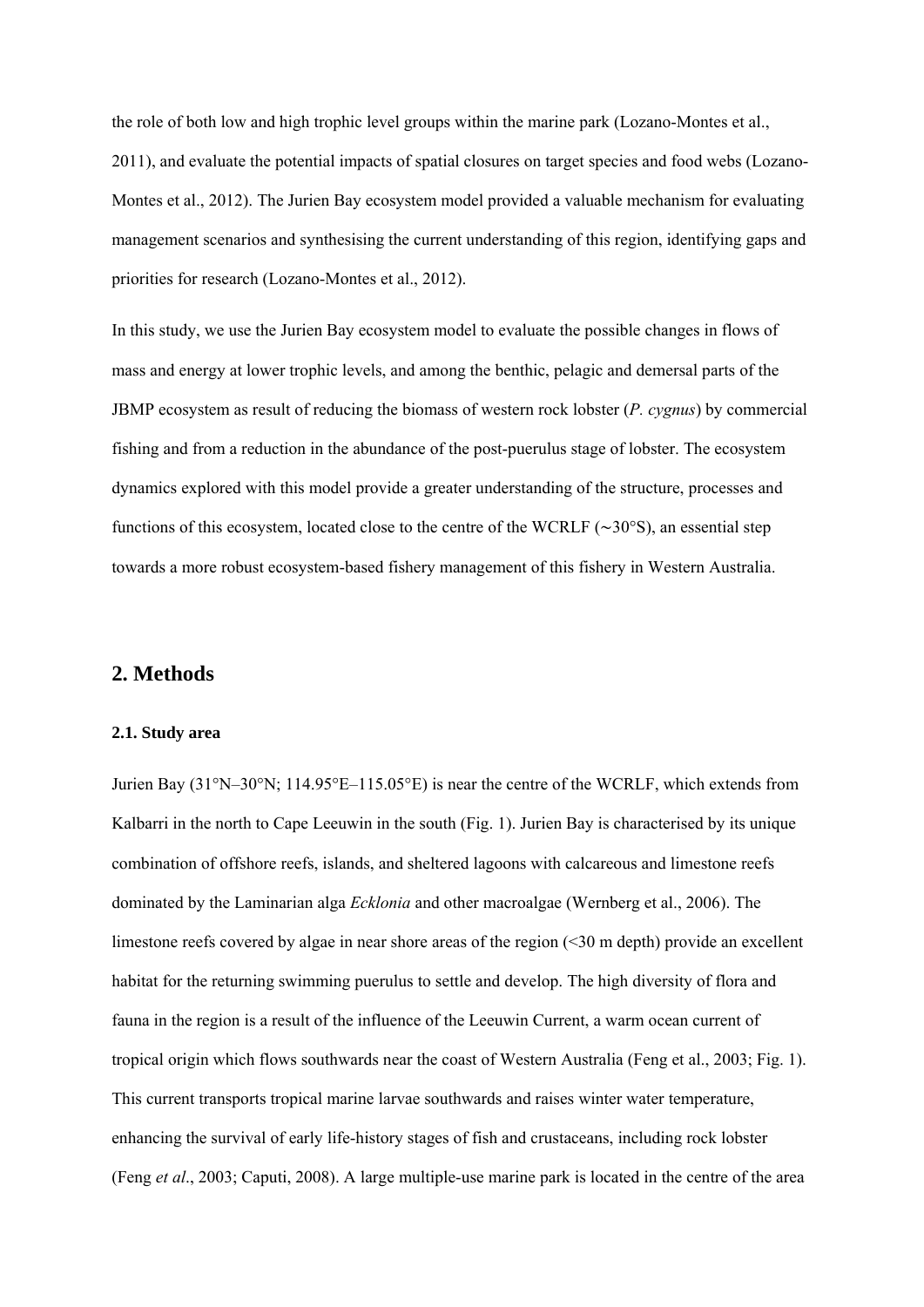and the effects of this different zones in the park on ecosystem function are reported elsewhere (Lozano-Montes et al., 2012).

#### **2.2. Model development**

To evaluate the impact of fisheries in the Jurien Bay Marine Park ecosystem, we used ecosystembased modelling based on the software Ecopath with Ecosim (EwE; www.ecopath.org). The Ecopath model of the JBMP used in this study, and the starting values for the model, are described in detail by Lozano-Montes et al. (2011). This model simulates the biomass dynamics of 80 groups (∼200 species) for the average 2005–2007 period, some of them aggregated by their functional roles (e.g. zooplankton feeders) or biology (e.g. reef-associated herbivores). The structure of the model includes 31 fish groups, 26 invertebrates, 11 primary producers, two marine mammals, two seabirds and eight non-living groups. Ecosim allows time-dynamic simulations of the initial parameters of the Ecopath model though a series of differential equations to represent changes in the biomasses and energy flows of the interacting groups (Christensen et al., 2009). A number of single species functional groups were defined for species of significance to commercial or recreational fishing fishers (e.g., lobster, pink snapper *Pagrus auratus*, dhufish *Glaucosoma hebraicum*, baldchin groper *Choerodon rubescens*, breaksea cod *Epinephelides armatus*). The western rock lobster was further subdivided into four ontogenetic stages to give a total of four lobster groups (post-puerulus, juveniles, pre-adults and adults) due to the significance of the species in the region.

#### **2.3. Estimation of model parameters**

Much of the data on biomass in the model comes from empirical studies in the region (see Lozano-Montes et al., 2011 for details of studies) and the pedigree of the model, i.e., the proportion of data coming from the region of the model, is high compared with other ecosystem models around the world (Lozano-Montes et al., 2011). For example, the biomasses of most of the fish groups (>80%) were estimated mainly from local studies using underwater visual census (Fairclough et al., 2011), recording more than 124,000 reef-associated fish and 70,000 seagrass-associated fish within the park from 2005 to 2007. The biomass of WRL was also estimated locally by depletion analysis (Wright et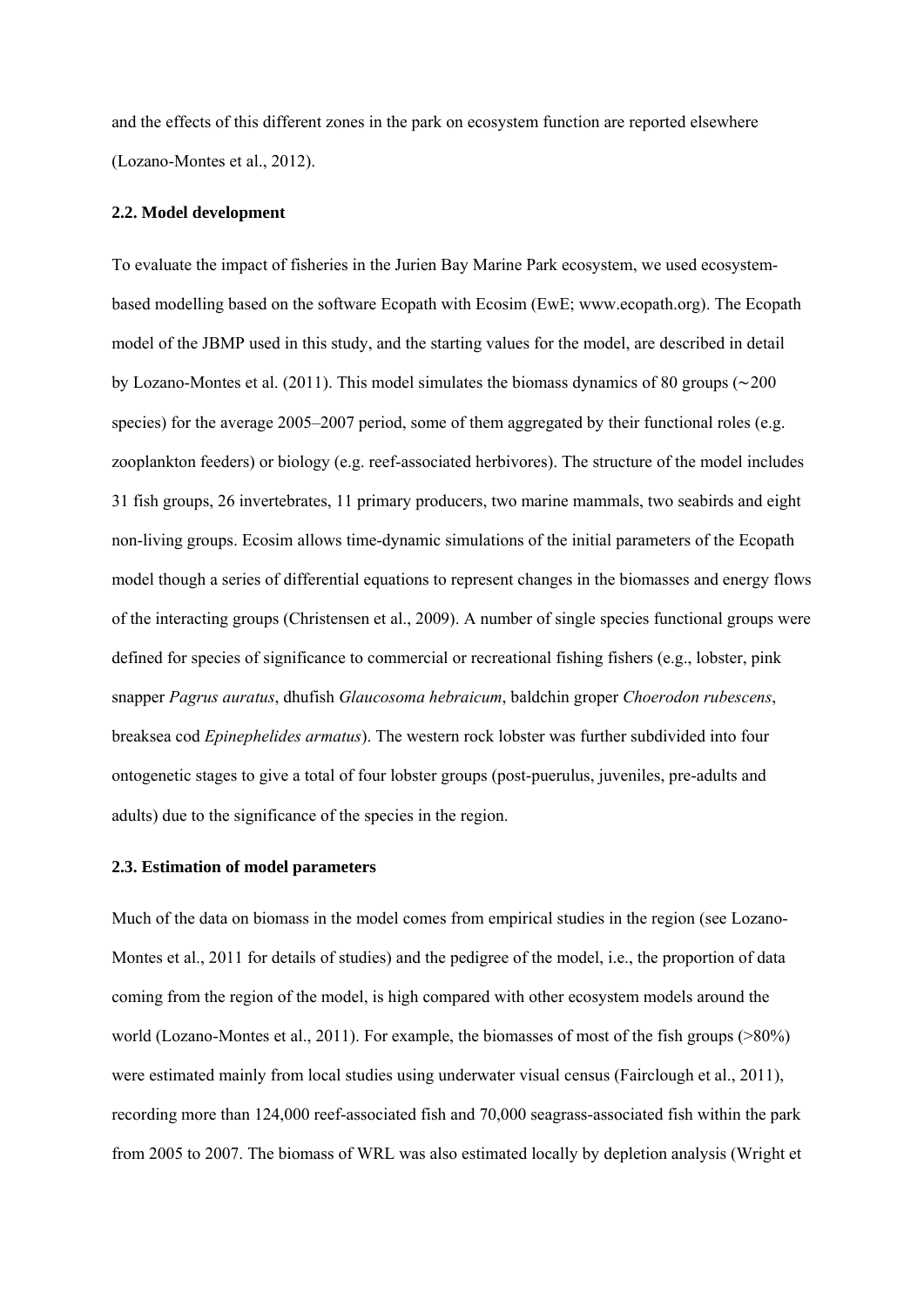al., 2006). The biomasses of primary producers and invertebrates on reefs and in seagrass meadows, were based on stratified benthic-quadrat sampling and were provided from researchers in the region. Biomass estimates for sharks, based on information from commercial fishing, recreational fishers and visual diver surveys, were provided by Rory McAuley (Department of Fisheries, WA).

In the Ecopath mass-balanced model, the ratio of production to biomass, *P*/*B* is assumed to equal total mortality, *Z* (Allen, 1971). Therefore, this production parameter was calculated for commercially exploited stocks as the total of fishing (*F*) and natural mortalities (*M*) (see Table 2 for the estimates of *F* and *M* for the four stages of WRL). The natural mortality (*M*) of unfished species was used to represent the *P*/*B* rate. For target species (i.e., those with an annual catch recorded in a fishery), *P*/*B* was estimated as the sum of *M* and *F*. Values of *M* were taken directly from the literature wherever possible or from FishBase (Froese and Pauly, 2011). When estimates of M could not be found, the regression equation of Pauly (1980) was used to determine *M* (Eq. (1)), which requires growth information: the von Bertalanffy growth constant (*K*) and the asymptotic length at infinity ( $L\infty$ ). These values were obtained for most species from FishBase. When  $L\infty$  was unavailable, it was estimated from the maximum specimen length observed  $L_{MAX}$  by assuming that  $L\infty = 0.95 \cdot L_{\text{MAX}}$ 

$$
M = K^{0.65} \cdot L_{\infty}^{-0.279} \cdot T^{0.463}
$$
 equation(1)

See Lozano-Montes et al. (2011) for full details of the sources of data and estimation of the relative consumption rates (*Q*/*B*) and ratio of production to biomass (*P*/*B*). A supporting online material that extends the structure, calibration, key parameters values, model performance and sensitivity of the model is included.

#### **2.4. Modelling effects of fishing and puerulus depletion**

Fourteen fisheries were included in the Ecopath model: eight of them were commercial fisheries (lobster potting, beach seine, drop lining, gill-netting, hand-lining, traps, haul netting and abalone fishing) and the remaining six were recreational fisheries (beach anglers, boat anglers, netting, diving, potting and spear fishing). Most of the datasets (catch and effort) for commercial fisheries used in the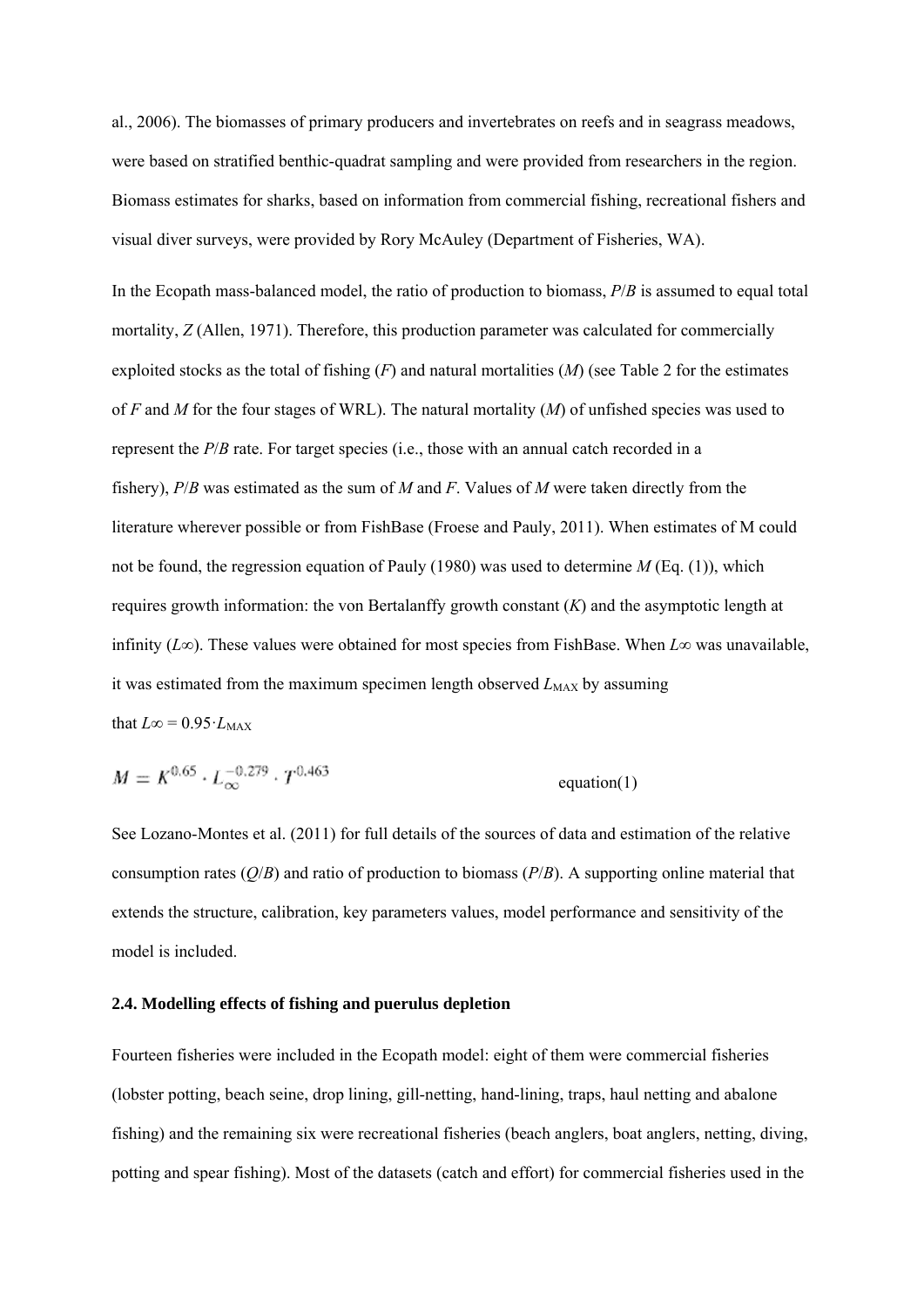model were provided by the Department of Fisheries, WA. Data on the recreational catch were obtained from the 2006 Recreational Fishing Guide published by the Department of Fisheries WA and the 12-month survey of coastal recreational boat fishing between Augusta and Kalbarri during 1996– 1997 (Sumner and Wilson, 1999). Four Ecosim scenarios were created (Table 1) to explore the impacts of fishing lobster in the JBMP. The first scenario involved maintaining fishing at 2005 levels i.e. status quo. The second involved a simulated a closure of all lobster fishing (i.e., both commercial and recreational fisheries), introduced over 3 years (i.e., a reduction in *F* of 33.3% per year) and evaluated after a 20 years (Table 1). The third scenario considers a 50% reduction in fishing mortality by the WCRLF (representing a reduction in *F* of 2.5% year<sup>−</sup><sup>1</sup> ) over 20 years. Even though recreational fishing is a small component of the fishing mortality of rock lobster in the Jurien region, we created a fourth scenario which simulates a 50% increase in the fishing mortality imposed by recreational fishing in the main finfishes species and rock lobster in the marine park over a 20-year period (this was represented by an increment in  $F$  of 2.5% year<sup>-1</sup>) (Table 1). In all scenarios, we present the changes in biomass at the end of 20-year simulation for lobster adults and the main prey (e.g., coralline algae, urchins, epifauna, crabs) and predators of lobster (e.g., octopus, pink snapper and sea lions) (Table 2).

In the model, compensatory recruitment effects for lobster are only represented through the 'split pool' representation of the four stages: post-puerulus, juvenile, adolescent and adult stages. Recruitment is expressed as a flat or dome-shaped relationship between numbers of juveniles recruiting to the adult pool versus parental abundance (stock–recruitment relation). The mechanism to create this effect in the model is basically to use non-zero feeding time adjustment for the juvenile pool in the Ecosim model (a value of 2.0 was used), combined with fixed time in juvenile stage and high ecotrophic efficiency (=0.95, maximum possible theoretical value = 1.0). In this way, densitydependent changes in juvenile mortality rates are represented in the model by changes in feeding time and predation risk for the different stages.

To model the impact of low puerulus settlements in the stock and catch of WRL, we designed two additional scenarios to evaluate the impact of low puerulus settlement and a change in harvest strategy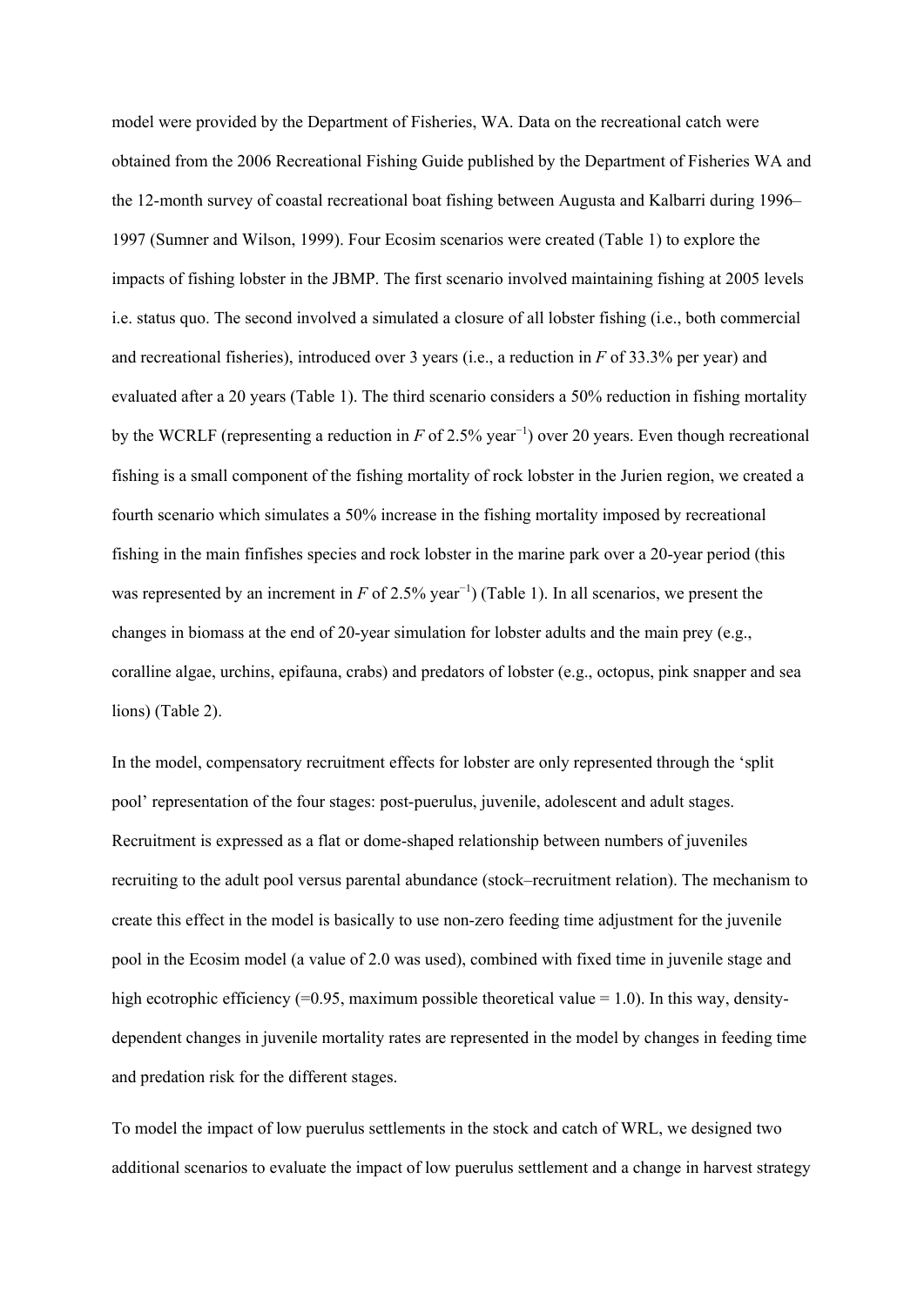to WCRL: Scenario 5 – a 90% depletion of puerulus biomass (based on 2008/09 puerulus abundances) under a constant fishing pressure (as 2005); and Scenario 6 – which combines a 90% puerulus depletion with a 50% reduction in fishing effort of WRL (Table 1). Each of these two scenarios were run for a 20-year period (2005–2025).

#### **2.5. Verification of model performance**

The WRL biomasses predicted by the Ecosim model were tuned using a time series of absolute lobster abundances estimated by depletion analysis from 1983 to 2005 (see Wright et al., 2006). Relative abundances (e.g., catch per unit effort CPUE) of the main target fishes from 1995 to 2005 were also used to verify the performance of the model. This process, known as 'tuning', provides adjusted models that can track changes in biomass that are known to have occurred in the past (Christensen et al., 2009). The fishing mortalities of WRL from 1984 to 2006 were estimated using the Ecopath base year as  $F_{ji0} = Y_{ji0}/B_{i0}$ , where  $Y_{ji0}$  is the mean catch (1984–2006) of group *i* by fleet *j*, and  $B_{i0}$  is the mean biomass during the year, estimated by depletion techniques (see details in Lozano-Montes et al., 2011). In general, the predicted lobster biomasses were within 20% of the observed values (Lozano-Montes et al., 2011).

### **3. Results**

#### **3.1. Ecopath model**

The trophic levels, estimated by the model from the weighted average of prey trophic levels, varied from 1.0 for primary producers and detritus to 4.25 for piscivorous fish (e.g., dhufish) and top predators (e.g., large sharks) (Fig. 2). Top predators fed mostly from trophic levels II and III, while rock lobster (TL = 2.7) fed mostly from trophic levels I (algae and bait) and II (e.g., urchins and other invertebrates) (Fig. 2). The ratio of the biomass of benthic primary producers (e.g., corraline algae, macroalgae and seagrass;  $TL = 1.0$ ) to that of fish and top predators (e.g. mammals and sharks) was about 6.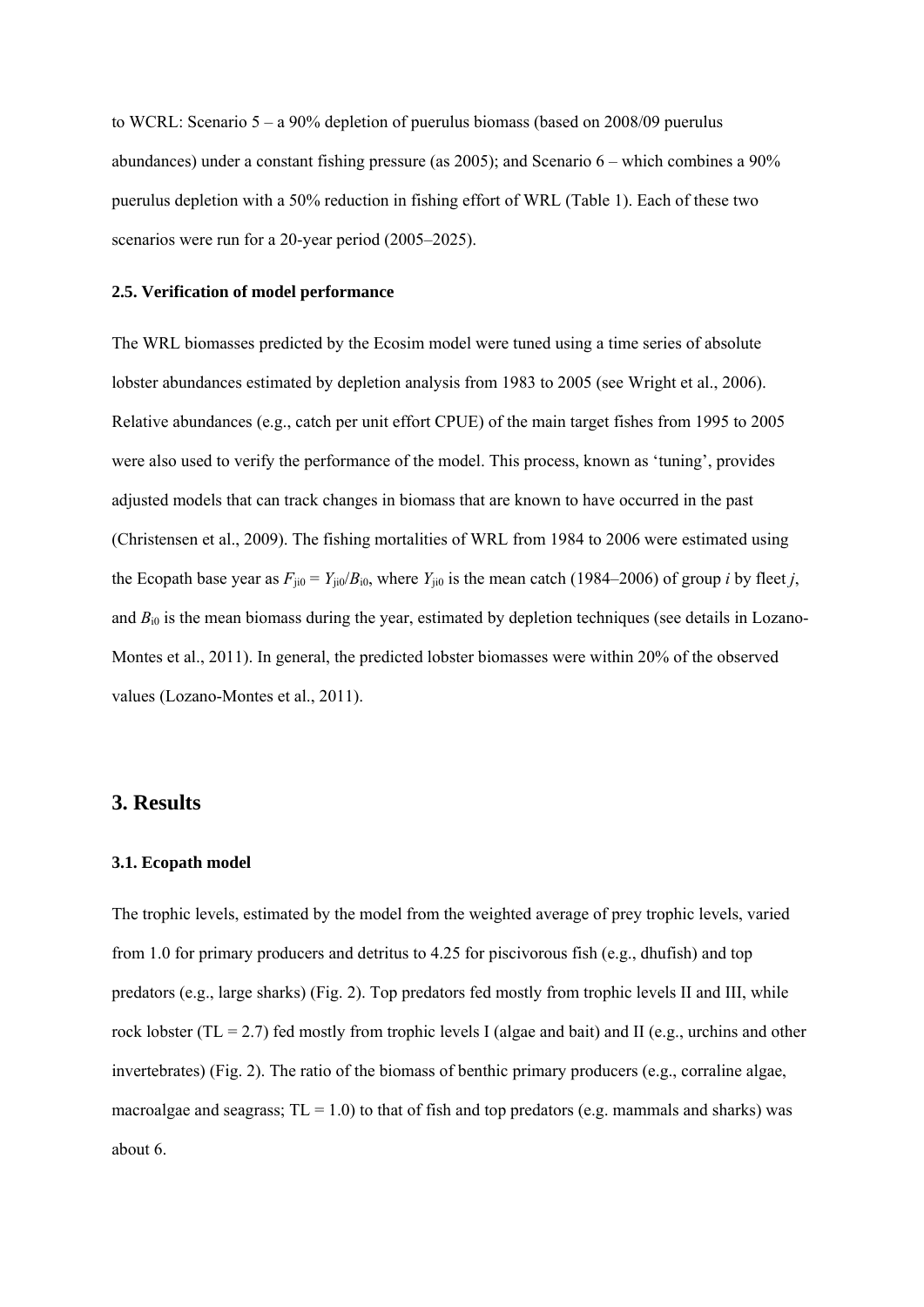Benthic primary producers contributed ~553 t km<sup>-2</sup> (58.9%) of the total biomass in the system of 1081.2 t km<sup>−</sup><sup>2</sup> . The mean trophic level of the catch from all fisheries was 3.14, as the fisheries exploit mainly lobster. More than 80% of the fish catch was confined to trophic level 3 (e.g., Pink Snapper, Baldchin Groper, King Wrasse, and Breaksea Cod). The total primary production required to sustain the WRL catch was estimated to be 11.6% and 4.2% to sustain the total fish catch.

#### **3.2. Effects of fishing**

Adult rock lobster had a relative low biomass ( $\sim$ 0.71 t km<sup>-2</sup>) in the Jurien Bay model (706.8 t km<sup>−</sup><sup>2</sup> from the 72 living groups) although lobster are eaten by many groups (16 out of 72 living groups), they are not the dominant prey item for any functional group (Fig. 2). Hence, fishing this species had a relatively modest impact on the predators and prey of lobster. Results from the dynamic simulations (with recruitment held constant at 2005 levels) suggest that the biomass of adult lobster could decline by ∼10% from the 2005 levels if the 2005 fishing pressure is maintained for the next 20 years. This change in lobster abundance would result in a modest impact (<10%) on the biomasses of its prey and predators and a decline (∼6%) in the catch of lobster in the marine park (Fig. 3). However, in this status quo scenario, pink snapper was predicted to decline by ∼15% of the 2005 abundance as a result of recreational fishing (Fig. 3 and Table 3).A simulated closure of the commercial lobster fishing (Scenario 2, Table 1) was predicted to lead to an increase in lobster biomass of 160% (relative to the 2005–2007 levels) in 2025. Under this scenario, some of the main predators of adult lobster (e.g., octopus) increased ∼15% in abundance as a result of increased prey availability (Fig. 3). In contrast, some species consumed by adult lobster (e.g., sea urchins, gastropods and epifauna) declined up to 26% of the 2005 biomass levels. High trophic level species such as sea lion showed minor changes <3% of biomass as result of the large increase in biomass of lobster (Fig. 3 and Table 3).The model results from scenario three, reducing the WCRLF fishing pressure by 50% (Table 1), predicted a significant increase of up to 70% in lobster biomass at the end of the 20-year run (Fig. 3 and Table 3).

The direct effects of increasing recreational fishing were simulated with a 50% increment (over 20 years) of the fishing mortality imposed to lobster and main finfishes of Jurien Bay. The biomasses of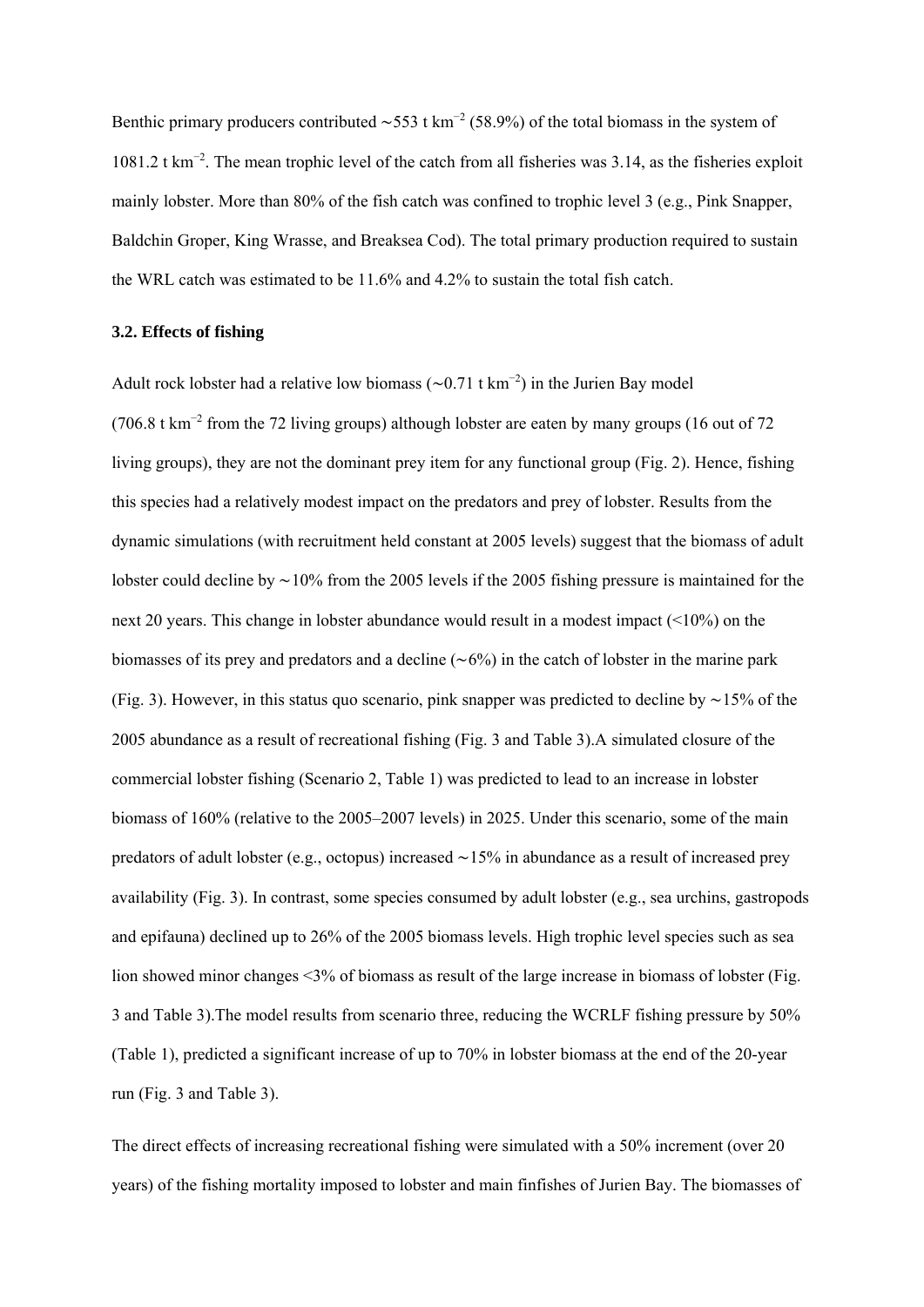these groups were predicted to decline in all cases; 32% for pink snapper and 10–20% for dhufish, and baldchin groper and 14% for adult rock lobster (Fig. 3). These declines had only minor predicted effects (∼5%) on the biomass of lobster prey and predators (Fig. 3). Of the lobster prey, only the infauna, and urchins showed a modest increase in biomass of up to 8% as a result of their release from lobster predation. No major changes (<10%) in the total catch or lobster catch were predicted from this simulated increase of recreational fishing pressure (Fig. 3 and Table 3).

#### **3.3. Effects of low recruitment**

The effect of continuing low recruitment level of lobster was evaluated with a simulated depletion of 90% of puerulus biomass in two fishing regimes: *status quo* (as 2005) and a 50% reduction of fishing mortality from the WCRLF (Scenarios 5 and 6, Table 1). With a decline in puerulus biomass only, the adult lobster biomass was predicted to decline by about 17%. In contrast, when the depletion of puerulus was combined with a 50% reduction in commercial fishing effort for lobster, lobster biomass was predicted to increase by ∼8% after 20 years (Fig. 4). The model predicts that under the levels of fishing effort of 2005, the depletion of puerulus biomass alone resulted in relatively small changes (<10%) in the biomass of the main predators and prey of lobster (Fig. 4).

## **4. Discussion**

The complexity of the Jurien Bay Marine Park ecosystem makes it difficult to evaluate interactions among different species without using quantitative modelling approaches. The Ecopath model developed in this study, based on the model by Lozano-Montes et al. (2011), provides an effective tool for analysing the rock lobster ecosystem in the Jurien Bay region and testing hypotheses on the trophic interactions of different species, recruitment levels and fishing regimens. This model provides not only a summary of our current knowledge of the biomass, consumption, production, food web and trophic flows in Jurien Bay Marine Park for the 2005–2007 period, but also displays its capacity for integrating important ecosystem aspects in an easily understandable way.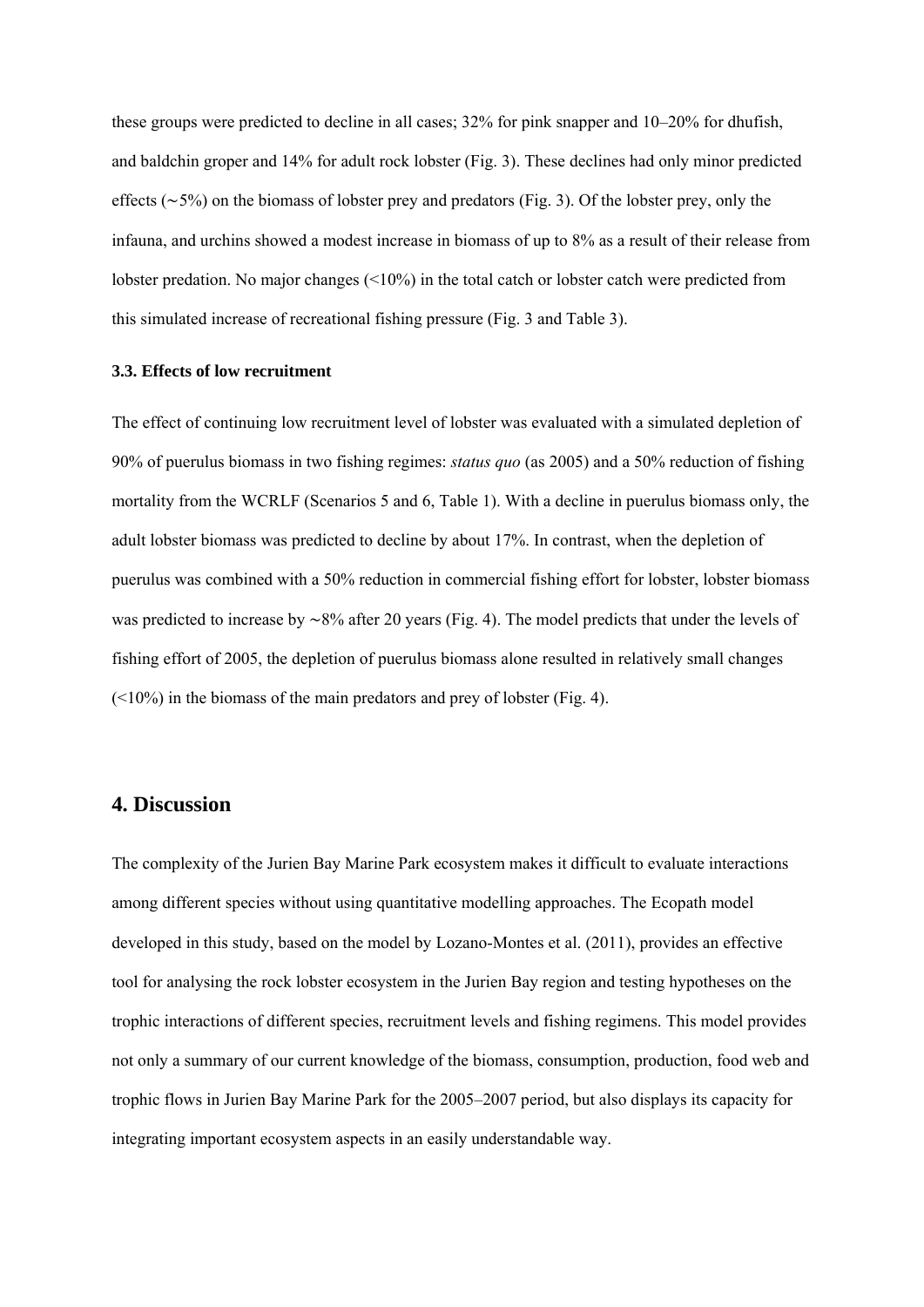The Jurien Bay ecosystem is dominated by benthic functional groups, which represent the main components of the biomass for the total system and the catch of fisheries as well as the energy flows in the system (see also Lozano-Montes et al., 2011). The results from our study are likely to underestimate the sensitivity of Jurien Bay to changes in the biomass of groups such as *Ecklonia*, which in addition to contributing to trophic flows, have an important role as habitat for other flora and fauna. For example, rock lobster (adult and juvenile) and other benthic invertebrates, responded strongly to changes in the biomass of *Ecklonia*, which could, in part, be explained by its provision of both substrata for food such as epiphytes and epifauna (Crawley *et al*., 2006; Crawley and Hyndes, 2007) and shelter from predators (Vanderklift et al., 2007). Experimental studies in the Jurien Bay Marine Park have shown that the overall density of lobsters and the level of habitat utilisation are much greater in the vicinity of macroalgal dominated reefs than areas adjacent to other habitats (MacArthur et al., 2008). Similar patterns have also been observed for fish immediately adjacent to reefs (Vanderklift et al., 2007), presumably because of increased protection from predators in these habitats, enhancing the survival of fish and crustaceans species.

The dynamic simulations of the management scenarios identified some top–down interactions flowing from reductions in fishing mortalities of fish groups at the top of the food web e.g. sharks, dhufish and pink snapper. The simulated total closure to lobster fishing revealed an interesting consequence of top–down interactions: the predicted biomass of lobster reached its maximum (∼180% of the 2005 levels) during the first 10 years of simulation, followed by a ∼15% reduction in biomass, presumably because the increase in biomass of lobster predators compensated for the decrease in fishing mortality on lobster. Lobster mortality due to predation is almost as great as that due to fishing in Jurien Bay (Howard, 1988; Lozano-Montes *et al*., 2011).

The low trophic level of the catch in the Jurien region (3.14) compared with those in other temperate, rocky reef systems, such FL, USA, (Okey et al., 2004), is explained by the dominance of WRL in both the commercial and recreational catches in Jurien Bay (see also Lozano-Montes et al., 2011). The trophic level of the catch could be used as an ecosystem attribute to evaluate future changes in the system by fishing. However, the dominance of lobster in the catch means that such an index would be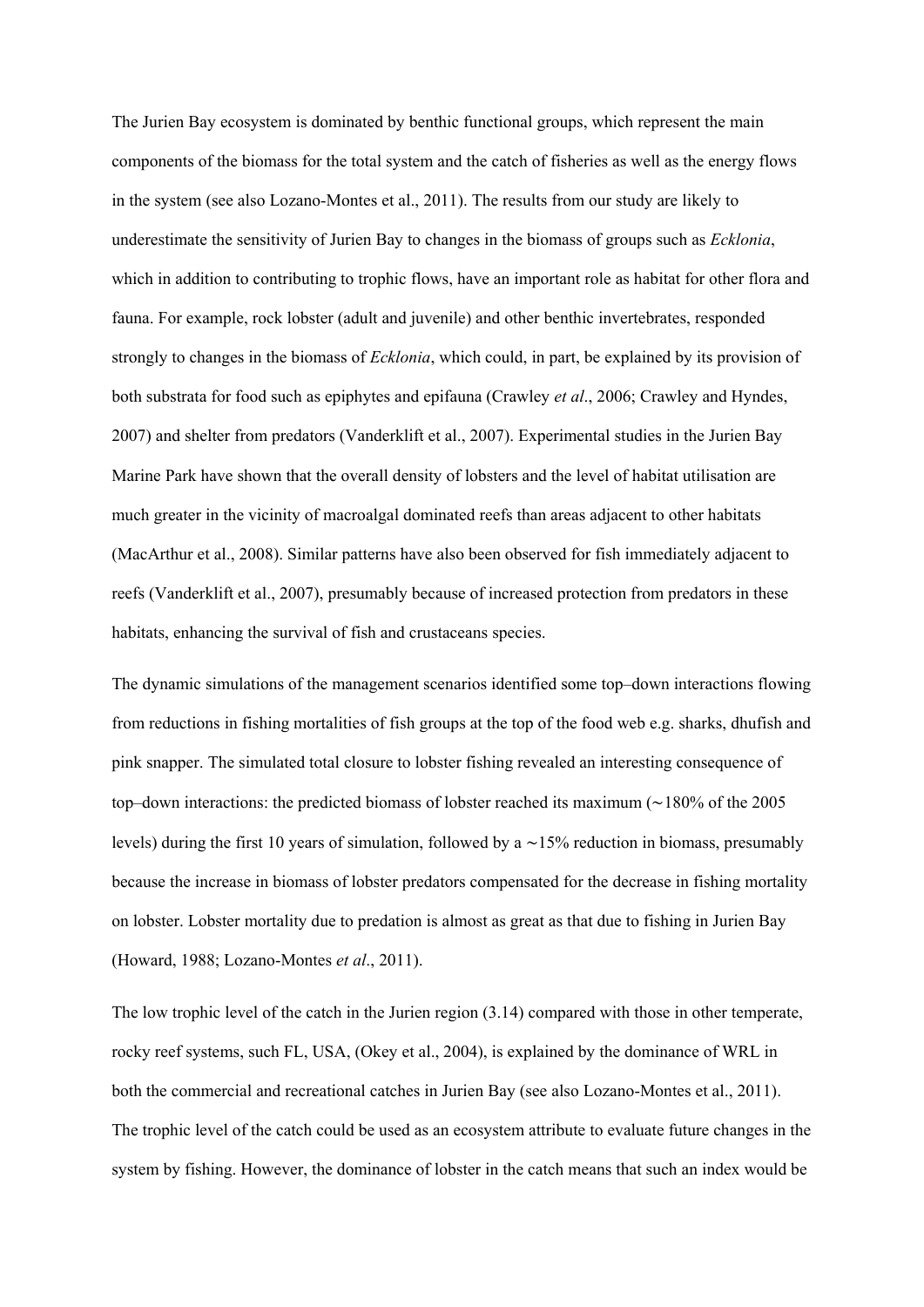relatively insensitive to changes in the biomass of other fished species. Fishing has also been shown to indirectly affect primary producers by removing the predators of grazing benthic invertebrates. In some cases, this has lead to a massive increase in their biomass and a corresponding reduction in the biomass of primary producers e.g., the formation of urchin barrens in marine ecosystems where lobster were once abundant in the North Pacific (Estes and Palmisano, 1974; Behrens and Lafferty, 2004), New Zealand (Babcock et al., 1999); North Atlantic (Steneck et al., 2004) and south-eastern Australia (Pederson and Johnson, 2006). The benthic ecosystem modelled at Jurien Bay appears to respond quite differently to reductions in lobster biomass, with multiple relatively weak responses in the biomass of lobster prey, rather than a few strong interactions with grazing taxa. No overgrazing effects by sea urchins were predicted in Jurien Bay as a result of reduced lobster abundances. This pattern differs from that observed in Southeast Australia where a spread of sea urchins barrens resulted from a combination of lobster overfishing and climate change are triggering catastrophic overgrazing of reefs (Ling et al., 2009). Rock lobster is not a predominant prey in the temperate limestone reefs of Jurien Bay. Howard (1988) found that six fish species ingested rock lobster in this temperate reef system and was <5% of the dietary volume in five of the six species. It exceeded 5% of the diet for only sand bass, *Pseudolabris waigiensis* (sand bass). Conversely, the Jurien Bay model suggests that changes in the biomass of benthic primary production by macrophytes would lead to strong bottom up effects flowing to higher trophic levels of the ecosystem (Lozano-Montes et al., 2011). Caution is necessary in drawing conclusions from the simulations in the current study because of uncertainty in some of the parameters in the model (e.g., fishing mortalities). Despite this qualifier, some general important points emerged. For example, after 20-years of continuous low puerulus biomass, the biomass of adult, mature lobster was predicted to decline by ∼17%, which appears much lower than might be expected by a drastic 90% reduction in puerulus biomass. However, it is consistent with the empirical relationship between pueruli abundance and the recruitment to the fishery (e.g., Caputi *et al*., 2003; Phillips *et al*., 2003). This much lower predicted decline in adult lobster biomass could be partially explained because the model assumes that the dynamics of all the species are governed by trophic interactions, in particular that they are food-limited. This assumption does not consider other density-dependent mechanisms (e.g., competition among pueruli for suitable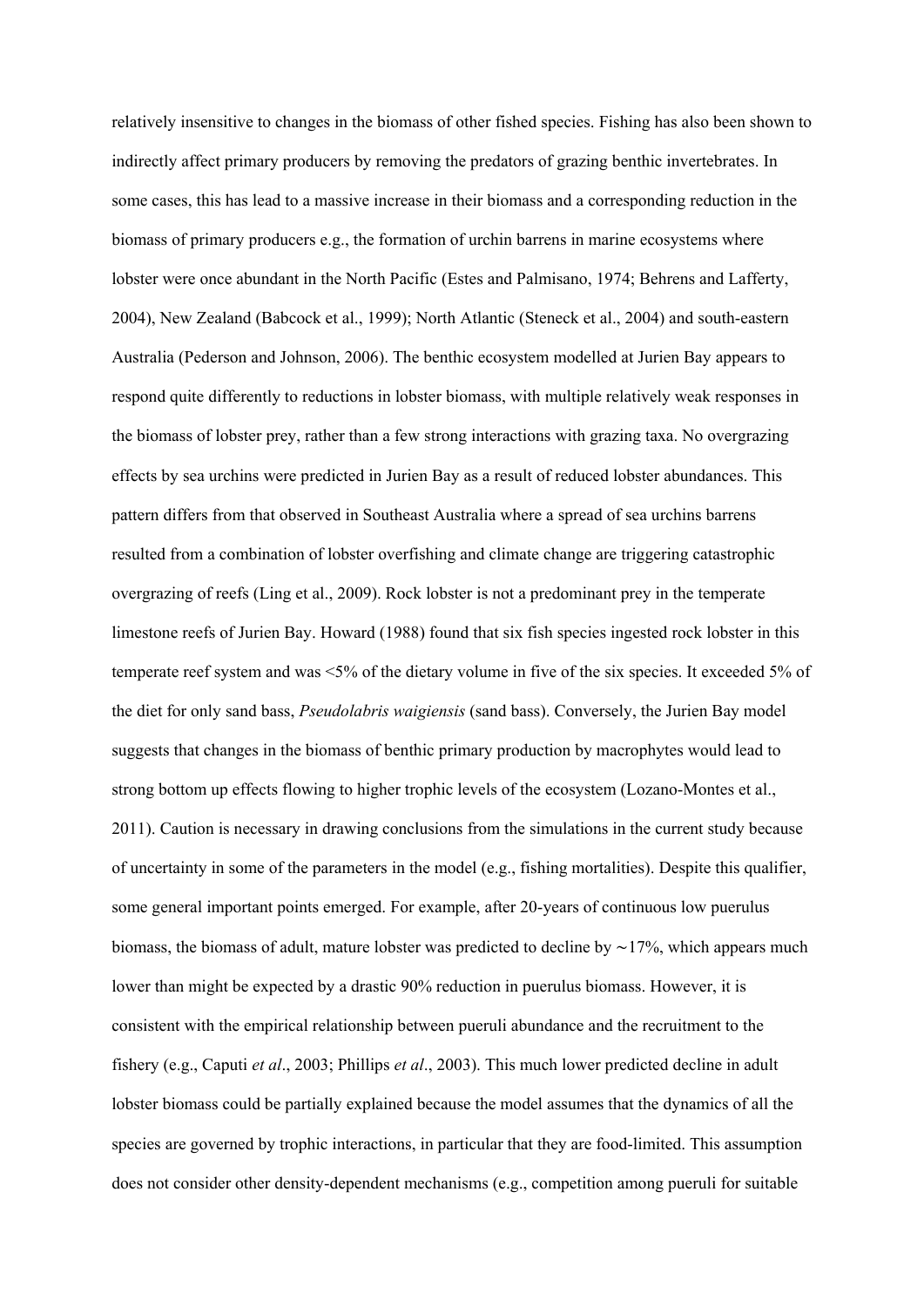habitat) that could affect the relationship between pueruli recruitment and adult lobster abundance. Furthermore, the post-pueruli stages (i.e., juveniles, sub-adults and adults) of *P. cygnus* are flexible in their use of habitat, making use of "less than perfect" shelter at times to reduce the risk of predation and mortality (Phillips et al., 2003). Predicting lobster abundance and catch involves not just the fishing activity, but also environmental variations (Caputi et al., 2001). For example, the number and distribution of puerulus settling of the west coast of Australia varies greatly between years as a result of changes in environmental factors associated mainly with the strength of the Leeuwin Current, represented by the El Nino-Southern Oscillation Index and the mean sea level height at Fremantle (Caputi et al., 2001). The implementation of the new quota-based management system for the WCRLF in 2011 introduced a Total Allowable Commercial Catch for lobster (TACC), which represents a more precautionary harvest strategy as it includes current breeding stock levels and egg production levels in setting the TACC (DoF, 2012).

The performance of the model and its representation of the structure and trophic interactions of the Jurien Bay ecosystem are affected by many factors. For example, the biomass of some functional groups in the JBMP was not known (mainly benthic invertebrates such as crabs, abalone, cuttlefish, octopus, chaetognaths), and their biomasses were estimated by the model. These estimates solve the core equations of the model to achieve balance, but the biomass estimates may not be realistic for the system and need to be verified by empirical studies of these groups, particularly for octopus, a major reported predator of lobster (Joll, 1977). The diet compositions in the model will also influence the performance of the model. Dietary data were not available for all functional groups from studies carried out in Jurien Bay and for these 17 groups, diet compositions were used from other temperate reef systems where possible. These uncertainties could introduce errors in the predicted outputs of the model and its use for forecasting ecosystem dynamics and evaluating the biomass of rock lobster under different fishing regimens and puerulus depletion.The Jurien model can be used to assist decision makers (such as planners, managers, stakeholders groups) in preparing for the future, given high levels of uncertainty associated with climate change, which is likely to impact both the fished species (e.g., affecting the size and location of stocks) and their supporting ecosystems. In this study,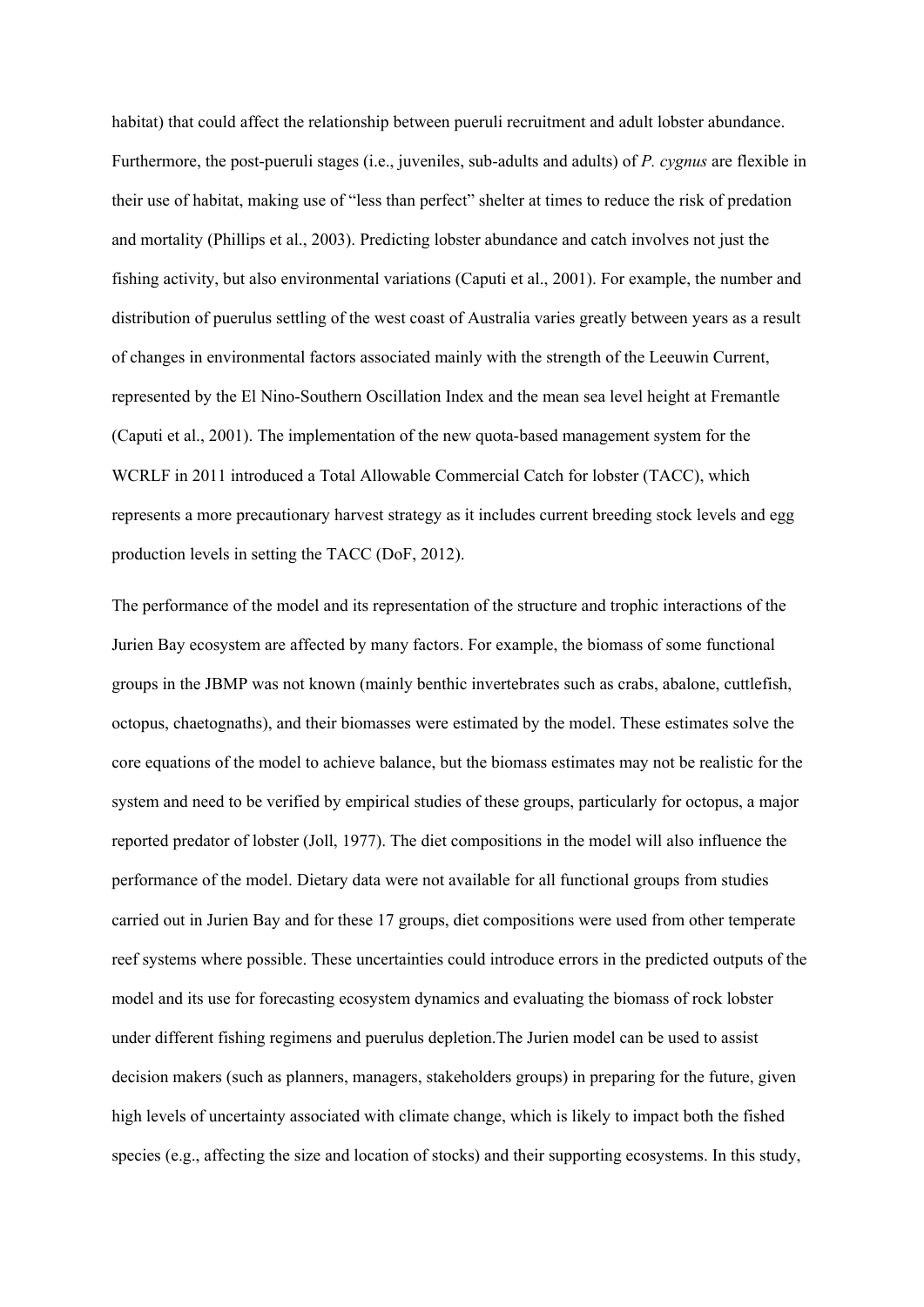the model was used to assess the cumulative impacts of different fishing regimes under low puerulus abundance and settlement rates. Trophic ecology plays an important role on understanding rock lobster population dynamics in relation to other key components of the Jurien Bay ecosystem. It is important to incorporate this species into ecosystem models to evaluate its responses to changes in fishing pressure and levels of puerulus settlement for a more robust ecosystem-based management of human activities and climate variability.

## **5. Conclusions**

The model indicated that the variations in lobster biomass, whether induced from fishing mortality or declining puerulus settlement, have relatively small effects on the biomass of the main predators and prey of lobster and it is unlikely to produce major trophic cascades in the marine park. The relative biomass of adult rock lobster and their associated predators and prey was more sensitive to fishing than to variations in recruitment.

#### **Acknowledgements**

We acknowledge the invaluable input and help of people in the marine science community of Western Australia, including scientists from CSIRO Jurien Bay Collaboration Project, particularly: M. Vanderklift and J. Phillips from CSIRO; P. Lavery, A. Gartner and K. McMahon from Edith Cowan University; D. Fairclough and G. Moore (Murdoch University) and J. Fromont (Western Australian Museum). We also thank researchers and managers from the Department of Fisheries, WA who have kindly supported the work through their participation in workshops, discussions of data and fisheries and the provision of data on fisheries in the study region. Two anonymous reviewers provided constructive comments on the manuscript. Kelsie Jackson provided significant input to the development of the initial Ecopath model and the model development and workshops were supported by a grant from the Fisheries Research and Development Corporation of Australia (FRDC 2006/308).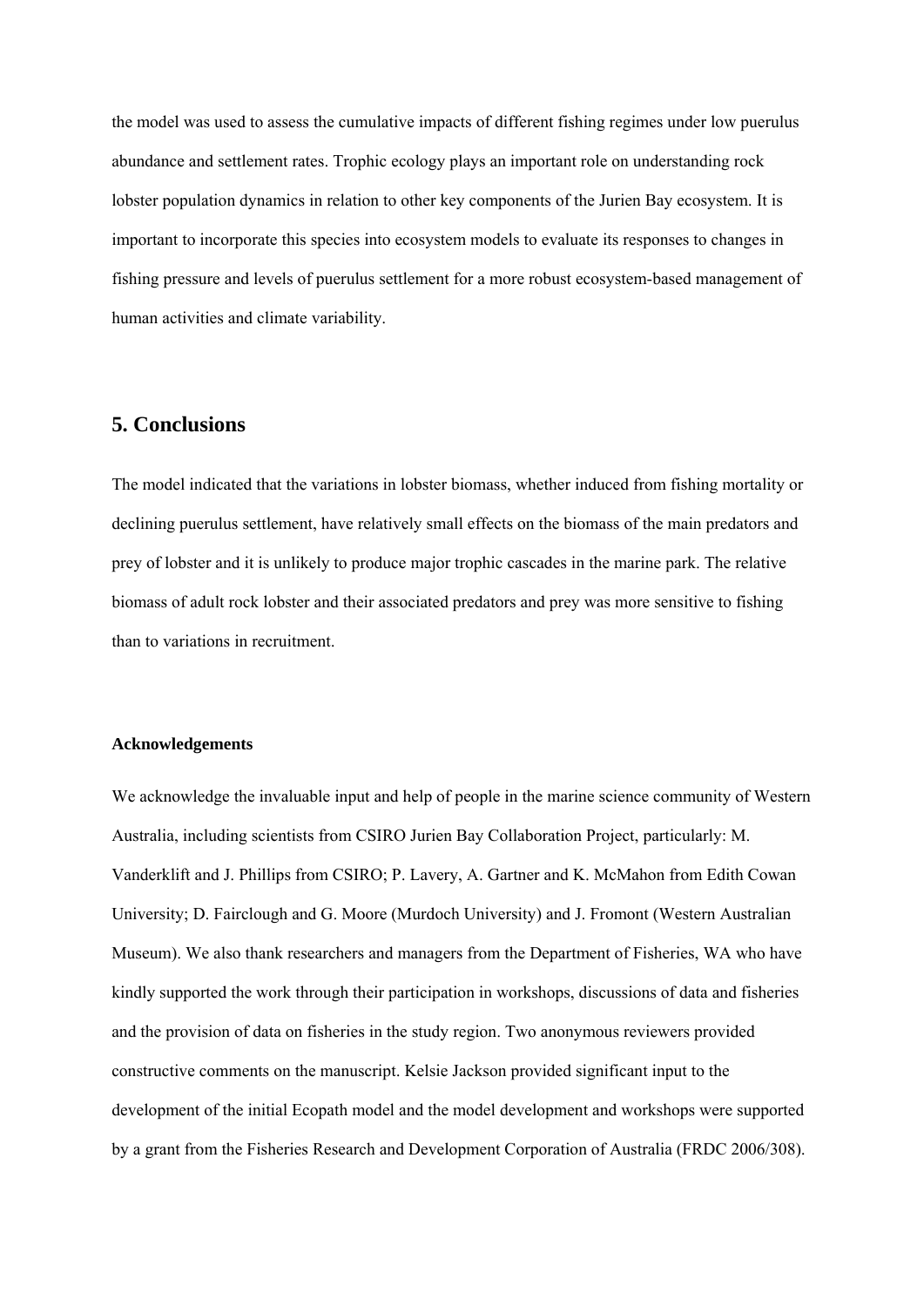# **References**

Allen, R., 1971. Relation between production and biomass. J. Fish. Res. Board Can. 28, 1573–1581.

- Babcock, R.C., Kelly, S., Shears, N.T., Walker, T.J., 1999. Changes in community structure intemperate marine reserves. Mar. Ecol. Prog. Ser. 125, 125–134.
- Behrens, M.D., Lafferty, K.D., 2004. Effects of marine reserves and urchin disease on southern Californian rocky reef communities. Mar. Ecol. Prog. Ser. 279, 129–139.
- Bondad-Reantaso, M.G., Subasinghe, R.H., Josupeit, H., Cai, J., Zhou, X., 2012. The role of crustacean fisheries and aquaculture in global food security: past, present and future. J. Invertebr. Pathol. 110, 158–165.
- Caputi, N., Chubb, C.F., Pearce, A., 2001. Environmental effects on recruitment of the western rock lobster, *Panulirus cygnus*. Mar. Freshwat. Res. 52, 1167–1174.
- Caputi, N., Chubb, C., Melville-Smith, R., Pearce, A., Griffin, D., 2003. Review of relationships between life history stages of the western rock lobster, *Panulirus cygnus*, in Western Australia. Fish. Res. 65, 47–61.
- Caputi, N., 2008. Impact of the Leeuwin Current on the spatial distribution of the puerulus settlement of the western rock lobster (*Panulirus cygnus*) and implications for the fishery of Western Australia. Fish. Oceanogr. 17, 147–152.
- Caputi, N., Chubb, C.F., Brown, R.S., 1995. Relationships between spawning stock, environment, recruitment and fishing effort for the western rock lobster, *Panulirus cygnus*, fishery in Western Australia. Crustaceana 68, 213–226.
- Caputi, N., de Lestang, S., Feng, M., Pearce, A.F., 2009. Seasonal variation in the long-term warming trend in water temperature off the Western Australian coast. Mar. Freshwat. Res. 60, 129–139.
- Castro, K.M., Factor, J.R., Angell, T., Landers Jr., D.F., 2006. The conceptual approach to lobster shell disease revisited. J. Crust. Biol. 26, 646–660.
- Crawley, K.R., Hyndes, G.A., Ayvazian, S.G., 2006. The influence of different volumes and types of detached macrophytes on fish community structure in surf zones of sandy beaches. Mar. Ecol. Prog. Ser. 307, 233–246.
- Crawley, K.R., Hyndes, G.A., 2007. The role of different types of detached macrophytes in the food and habitat choice of a surf-zone inhabiting amphipod. Mar. Biol. 151, 1433–1443.
- Christensen, V., Walters, C., Pauly, D., Forrest, R., 2009. Ecopath with Ecosim, Version 6: User Guide. Fisheries Centre, University of British Columbia, Vancouver
- Daskalov, G.M., Grishin, A.N., Rodionov, S., Mihneva, V., 2007. Trophic cascades triggered by overfishing reveal possible mechanisms of ecosystem regime shifts. Proc. Natl. Acad. Sci. U.S.A. 104, 10518–10523.
- de Lestang, S., Melville-Smith, R., 2006. West coast rock lobster managed fishery status report. In: Fletcher,W.J., Head, F.(Eds.), State ofthe Fisheries Report 2005/06. Department of Fisheries, Western Australia.
- Department of Fisheries, 2009. A quota management system for the western rock lobster fishery. Fisheries Occasional Publication. 68.
- Department of Fisheries, 2012. West coast rock lobster managed fishery. Harvest strategy and decision rules framework proposals under a quota management system. Fish. Manag. Pap. 254, 1–36.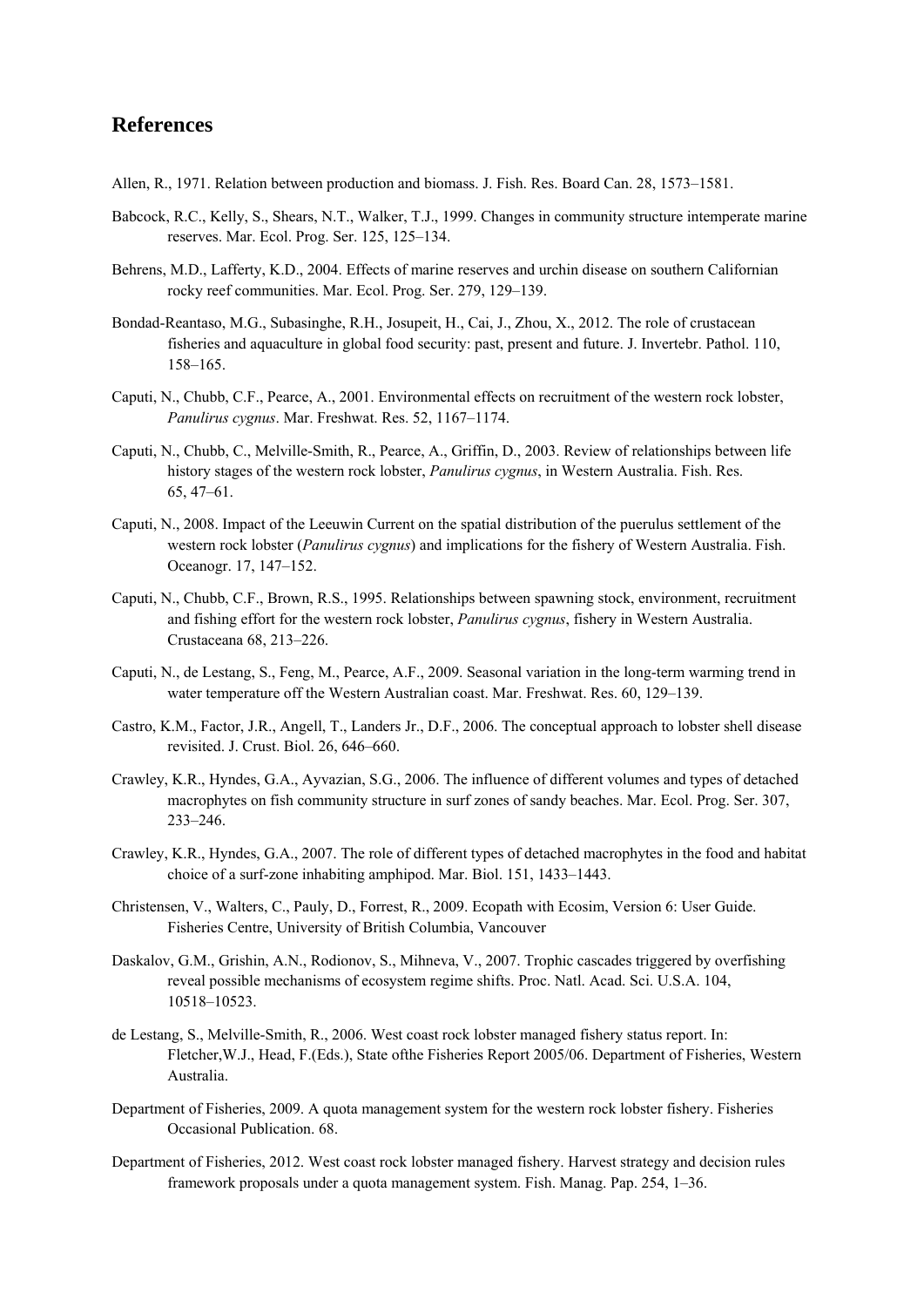- Estes, J.A., Palmisano, J.F., 1974. Sea otters: their role in structuring nearshore communities. Science 185, 1058–1060.
- Factor, J.R., 2005. Disease and population-level impacts. Discussion from the Sea Grant Symposium on lobsters as model organisms for the interaction of behavior, ecology and fisheries. J. Crust. Biol. 26, 616–629.
- Fairclough, D.V., Potter, I.C., Lek, E., Bivoltsis, A.K., Babcock, R.C., 2011. The Fish Communities and Main Fish Populations of the Jurien Bay Marine Park. Centre for Fish and Fisheries Research, Murdoch University, Murdoch, Western Australia.
- Feng, M., Meyers, G., Pearce, A., Wijffels, S., 2003. Annual and inter-annual variations of the Leeuwin Current at 32◦S. J. Geophys. Res. 108, 3355–3361.
- Froese, R., and Pauly, D., 2011. FishBase. World Wide Web Electronic Publication. Version 06/2011. http://www.fishbase.org/search.php
- Hammer, C., Kjesbu, O.S., Kruse, G.H., Shelton, P.A., 2010. Rebuilding depleted fish stocks: biology, ecology, social science, and management strategies. ICES J. Mar. Sci. 67, 1825–1829.
- Hilborn, R., Walters, C.J., 1992. Quantitative Fisheries Stock Assessment: Choice, Dynamics and Uncertainty. Kluwer Academic Publishers, New York.
- Howard, R.K., 1988. Fish predators of the Western Rock Lobster (*Panulirus cygnus* George) in a near shore nursery habitat. Aust.J.Mar. Freshwater Res. 30, 307–316
- Jeffs, A., Hooker, S., 2000. Economic feasibility of aquaculture of spiny lobsters *Jasus edwardsii* in temperate waters. J. World Aquac. Soc. 3, 30–41.
- Joll, L.W., 1977. The Predation of Pot Caught Western Rock Lobster (*Panulirus longipes cygnus*) by Octopus. Western Australia Dept. Fisheries Wildlife Report 29, pp. 1–58.
- Ling, S.D., Johnson, C.R., Ridgway, K., Hobday, A.J., Haddon, M., 2009. Climate driven extension of a sea urchin: Inferring future trends by analysis of recent population dynamics. Glob. Change Biol. 15, 719–731.
- Linnane, A., Gardner, C., Hobday, D., Punt, A., McGarvey, R., Feenstra, J., Matthews, J., Green, B., 2010. Evidence of declining recruitment in the southern rock lobster (*Jasus edwardsii*) fisheries of south eastern Australia. Fish. Res. 105, 163–171.
- Lozano-Montes, H., Loneragan, N., Babcock, R.C., Jackson, K., 2011. Using trophic flows and ecosystem structure to model the effects of fishing in the Jurien Bay Marine Park, temperate Western Australia. Mar. Freshwat. Res. 62, 421–431.
- Lozano-Montes, H., Babcock, R.C., Loneragan, N., 2012. Exploring the effects of spatial closures in a temperate marine ecosystem in Western Australia: a case study of the western rock lobster (*Panulirus cygnus*). Ecol. Model. 24, 31–40.
- MacArthur, L.D., Hyndes, G.A., Babcock, R.C., Vanderklift, M.A., 2008. Nocturnally active Western Rock Lobsters, *Panulirus cygnus*, forage close to shallow coastal reefs. Aquatic Biol. 4, 201–210.
- Melville-Smith, R., Thompson, A.W., Caputi, N., 2004. Improved forecasts of recreational western rock lobster (*Panulirus cygnus*) catches in Western Australia, by predicting licence usage. Fish. Res. 68, 203–208.
- Okey, T.A., Vargo, G.A., Mackinson, S., Vasconcellos, M., Mahmoudi, B., Meyer, C.A., 2004. Simulating community effects of sea floor shading by plankton blooms over the West Florida shelf. Ecol. Model. 172, 339–359.
- Pauly, D., 1980. On the interrelationship between natural mortality, growth parameters and mean environmental temperature in 175 fish stocks. J. du Conseil Int. pour l'Exploration de la Mer 39, 175–192.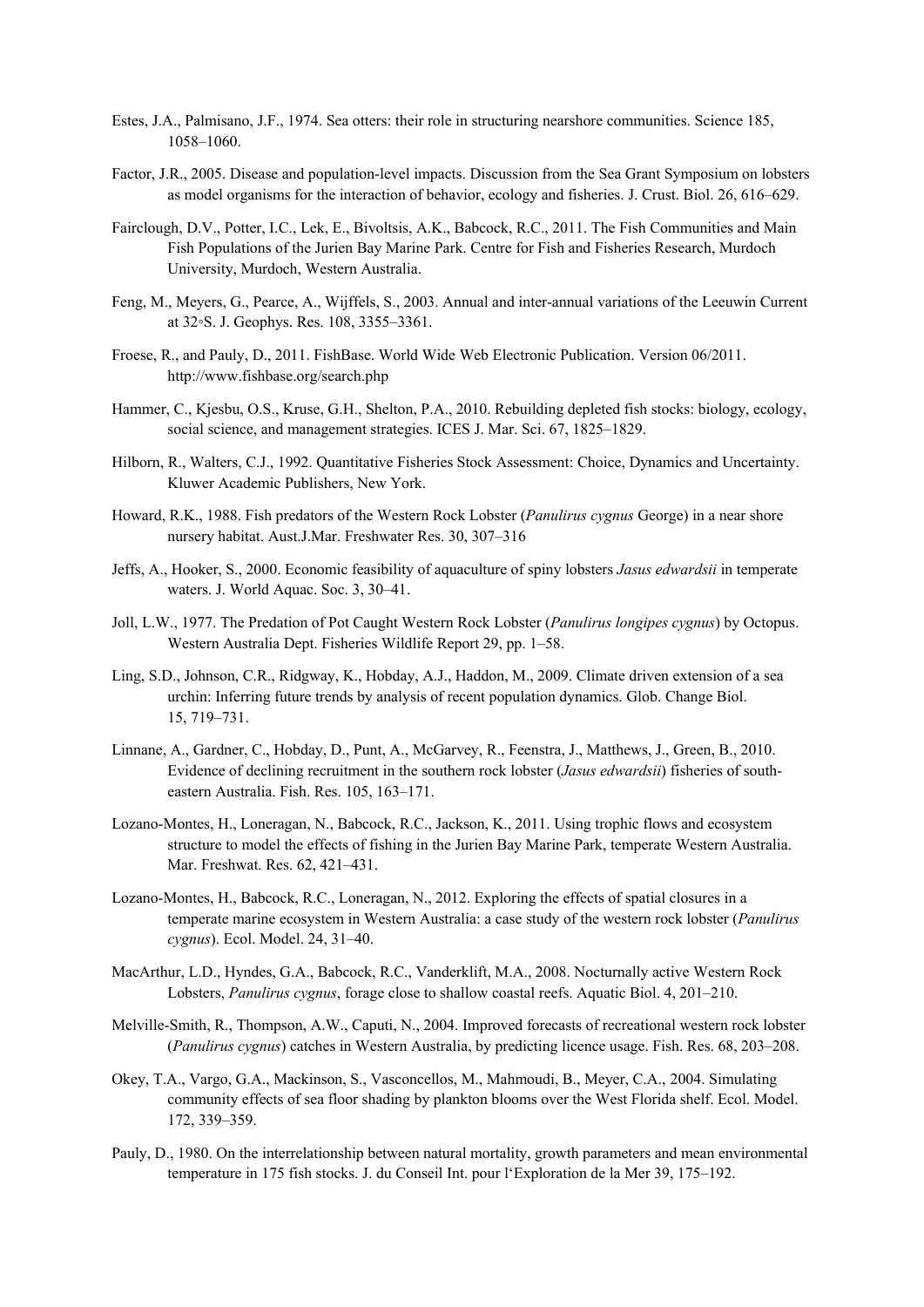- Pauly, D., Palomares, M.L., Froese, R., Sa-a, P., Vakily, M., Preikshot, D., Wallace, S., 2001. Fishing down Canadian aquatic food webs. Can. J. Fish. Aquat. Sci. 58, 51–62.
- Pederson, H.G., Johnson, C.R., 2006. Predation of sea urchin *Heliocidaris erythrogramma* by rock lobsters (*Jasus edwardsii*) in no-take marine reserves. J. Exp. Mar. Biol. Ecol. 336, 120–134.
- Pitcher, T.J., 2001. Fisheries managed to rebuild ecosystems: reconstructing the past to salvage the future. Ecol. Appl. 11, 601–617.
- Phillips, B.F., Melville-Smith, R., Cheng, Y.W., 2003. Estimating the effects of removing *Panulirus cygnus* pueruli on the fishery stock. Fish. Res. 65, 89–101.
- Phillips, B.F., Melville-Smith, R., Linnane, A., Gardner, C., Walker, T.I., Liggins, G., 2010. Are the spiny lobster fisheries in Australia sustainable. Mar. Biol. Ass. 52, 139–161.
- Smith, A.D., Brown, C.J., Bulman, C.M., Fulton, E.A., Johnson, P., Kaplan, I.C., Lozano-Montes, H., Mackinson, S., Marzloff, M., Shannon, L.J., Shin, Y.J., Tam, J., 2011. Impacts of fishing lo-trophic level species on marine ecosystem. Science 333, 1147–1151.
- Steneck, R.S., Vavrinec, J., Leland, A.V., 2004. Accelerating trophic-level dysfunction in kelp forest ecosystems of the western North Atlantic. Ecosystems 7, 323–332.
- Sumner, N.R.,Wilson, P., 1999.A12-monthsurvey of coastal recreational boat fishing between Augusta and Kalbarri on the west coast of Western Australia during 1996–97. Fisheries Research Report. 117, Western Australia, Australia.
- Vanderklift, M.A., How, J., Wernberg, T., MacArthur, L.D., Heck Jr., K.L., Valentine, J.F., 2007. Proximity to reef influences density of small predatory fishes, while type of seagrass influences intensity of their predation on crabs. Mar. Ecol. Prog. Ser. 340, 235–243.
- Wernberg, T., Vanderklift, M.A., How, J., Lavery, P.S., 2006. Export of detached macroalgae to seagrass beds from adjacent reefs. Oecologia 147, 692–701.
- Worm, B., Hilborn, R., Baum, J.K., Branch, T.A., Collie, J.S., Costello, C., Fogarty, M.J., et al., 2009. Rebuilding global fisheries. Science 325, 578–585.
- Wright, I., Caputi, N., Penn, J., 2006. Depletion-based population estimates for western rock lobster (*Panulirus cygnus*) fishery in Western Australia. N. Z. J. Mar. Freshwat. Res. 40, 107–122.
- Zhang, Y., Cheng, Y., 2007. Modeling and evaluating ecosystem in 1980s and 1990s for American lobster (*Homarus americanus*) in the Gulf of Maine. Ecol. Model. 203, 475–489.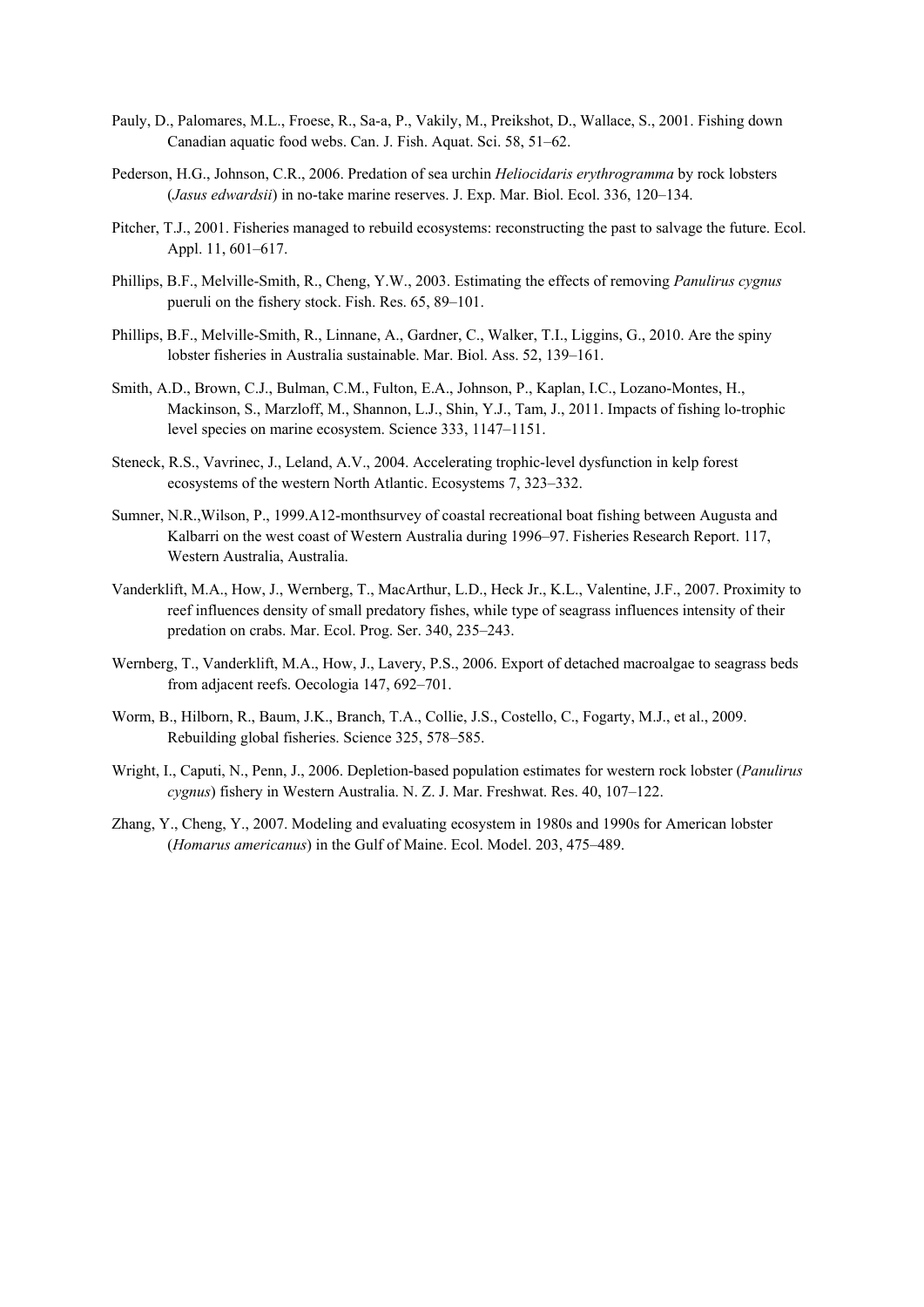Fig. 1. Location of the Jurien Bay Region on the central coast of Western Australia. The marine park was gazetted in 2003 with an area of 823.75 km<sup>2</sup>. Black arrows represent the southward flow of the tropical Leeuwin Current.

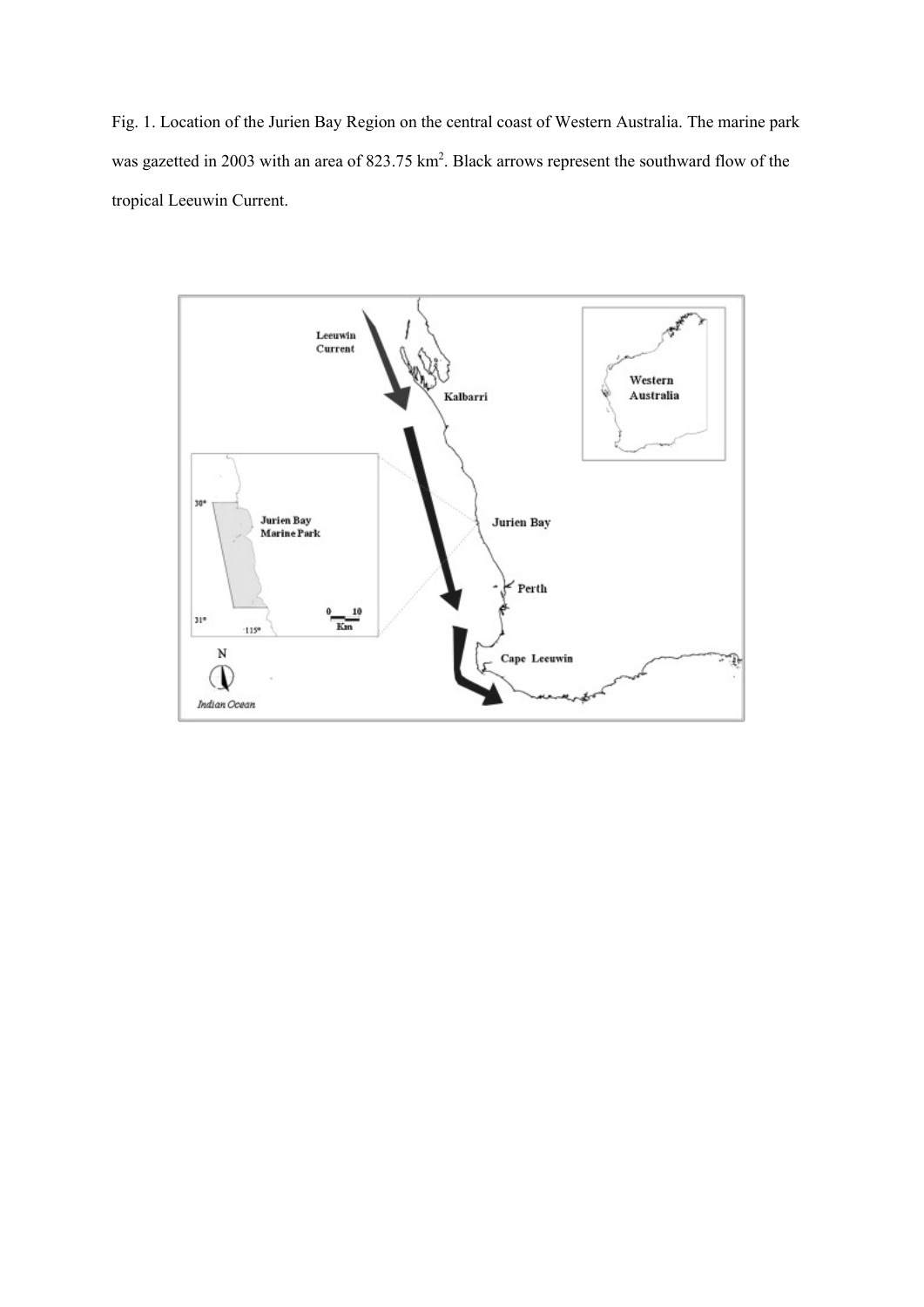Fig. 2. Overview of the flow diagram and trophic levels of the 72 living functional groups in the Ecopath mass-balance model of Jurien Bay Marine Park. Trophic levels of each functional group (vertical axis) were estimated by the model. The area of each circle is proportional to the biomass of each functional group. See Lozano-Montes et al. (2011) for summary of each functional group and their starting parameters.

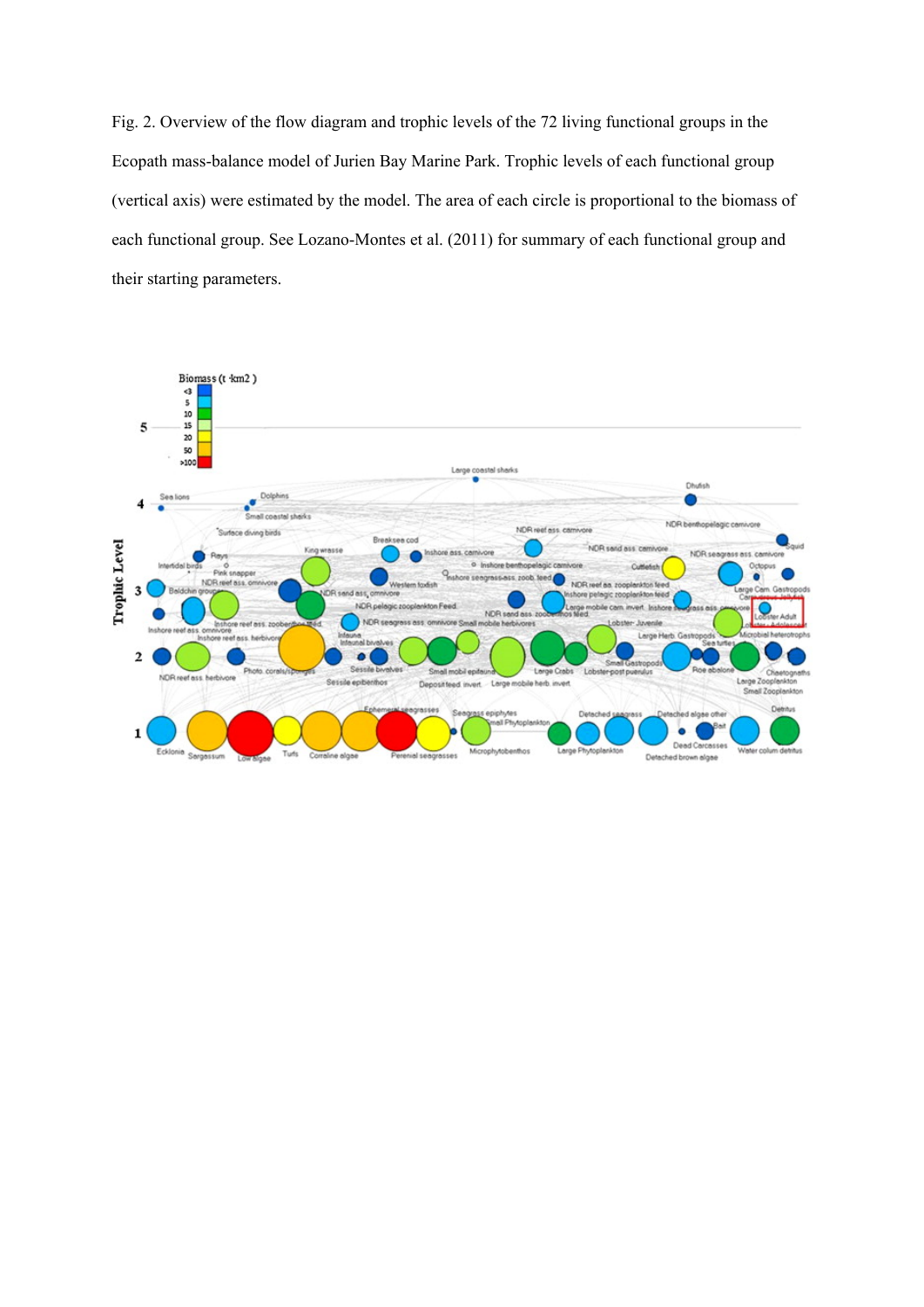Fig. 3. Predicted percentage changes in biomass of important functional groups in the Jurien Bay Marine Park ecosystem after 20-year simulations using Ecosim for four different scenarios (scenarios 1–4, see Table 1 for details).



□ Status quo (as 2005)

Close of lobster fishing (F=0)

WRLF mortality decreased by 50%

Recreational fishing mortality increased by 50%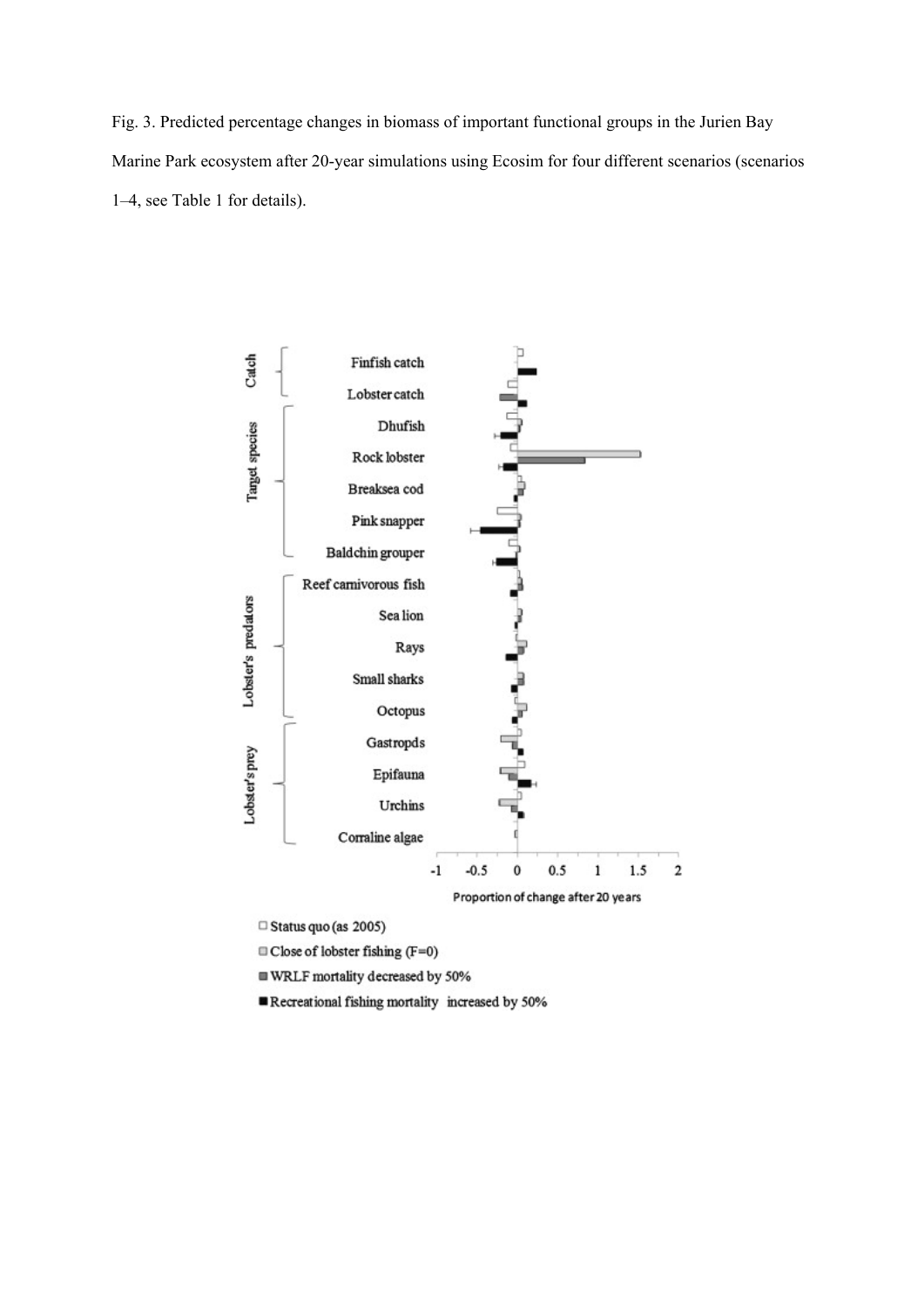Fig. 4. Relative changes in biomass of important functional groups to adult rock lobster after 20-year simulations for two scenarios of reduction in puerulus (scenarios 5 and 6, Table 1).



fishing effort of WRLF  $\Box$  90% depletion of puerulus with a reduction of

50% of fishing effort of WRLF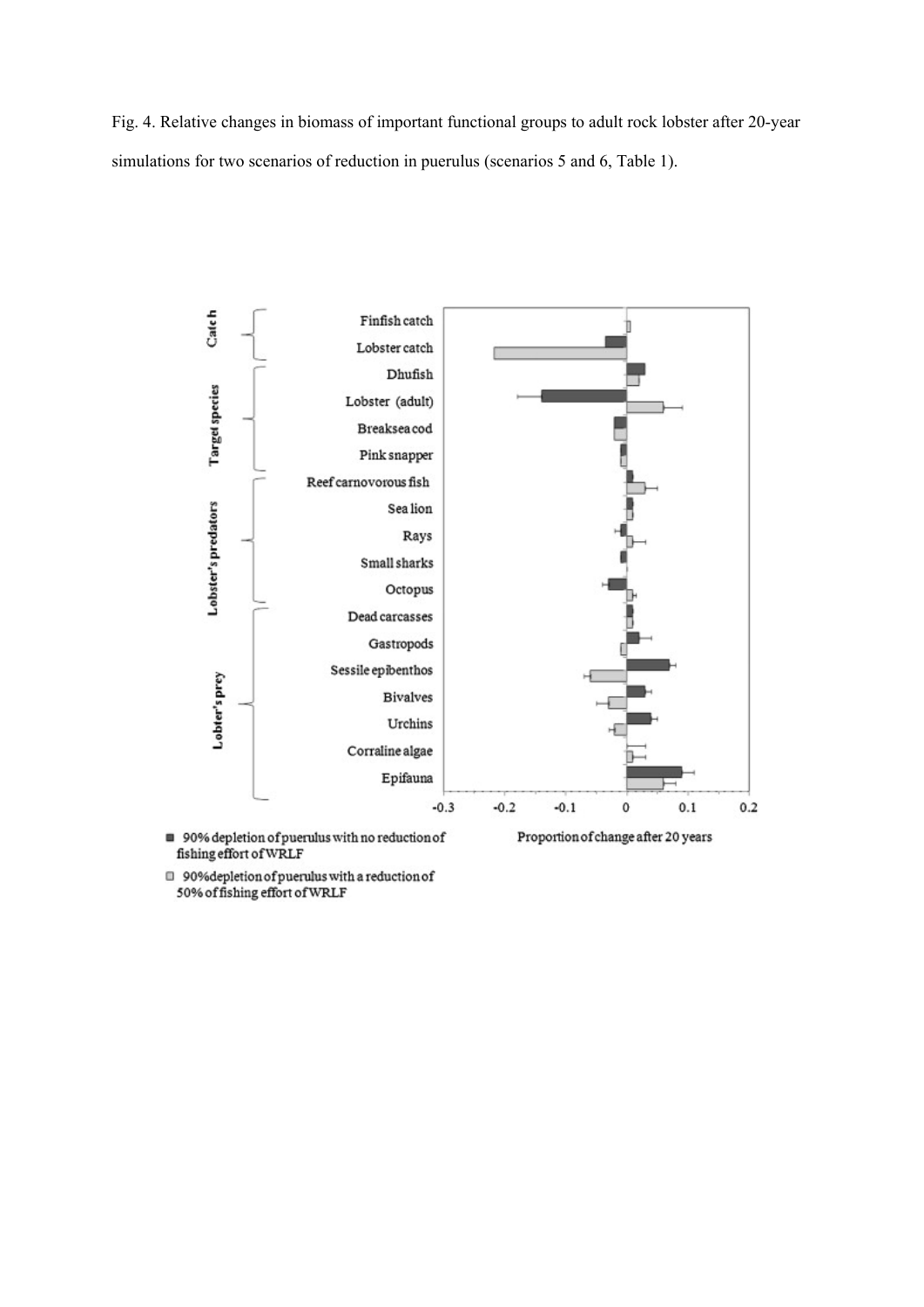Table 1. Ecosim scenarios designed to explore the impacts of the West Coast Rock Lobster Fishery and puerulus depletion in the Jurien Bay Marine Park.

| <b>Scenario</b>                                                                               | <b>Rationale</b>                                                                     |  |
|-----------------------------------------------------------------------------------------------|--------------------------------------------------------------------------------------|--|
|                                                                                               |                                                                                      |  |
| 1. Status quo (as 2005)                                                                       | Long-term effects of commercial rock losbetr<br>fishing                              |  |
| 2. Close of fisheries of rock lobster in the system                                           | Magnified long-term the ecological role of<br>losbter in the system                  |  |
| 3. Reduction of 50% commercial fishing mortality of<br>rock lobster                           | Ecosystem effects of commercial rock<br>lobster fishing                              |  |
| 4. Increase 50% recreational fishing mortality                                                | Increase in recreational fishing mortality due<br>to a better road access from Perth |  |
| 5. Reduction of 90% of puerulus biomass                                                       | Impacts of low puerulus settlement within the<br>marine park                         |  |
| 6. Reduction of 90% of puerulus biomass<br>combined with a 50% reduction of fishing mortality | Multiple drivers: Low puerulus settlement<br>and fishing pressure                    |  |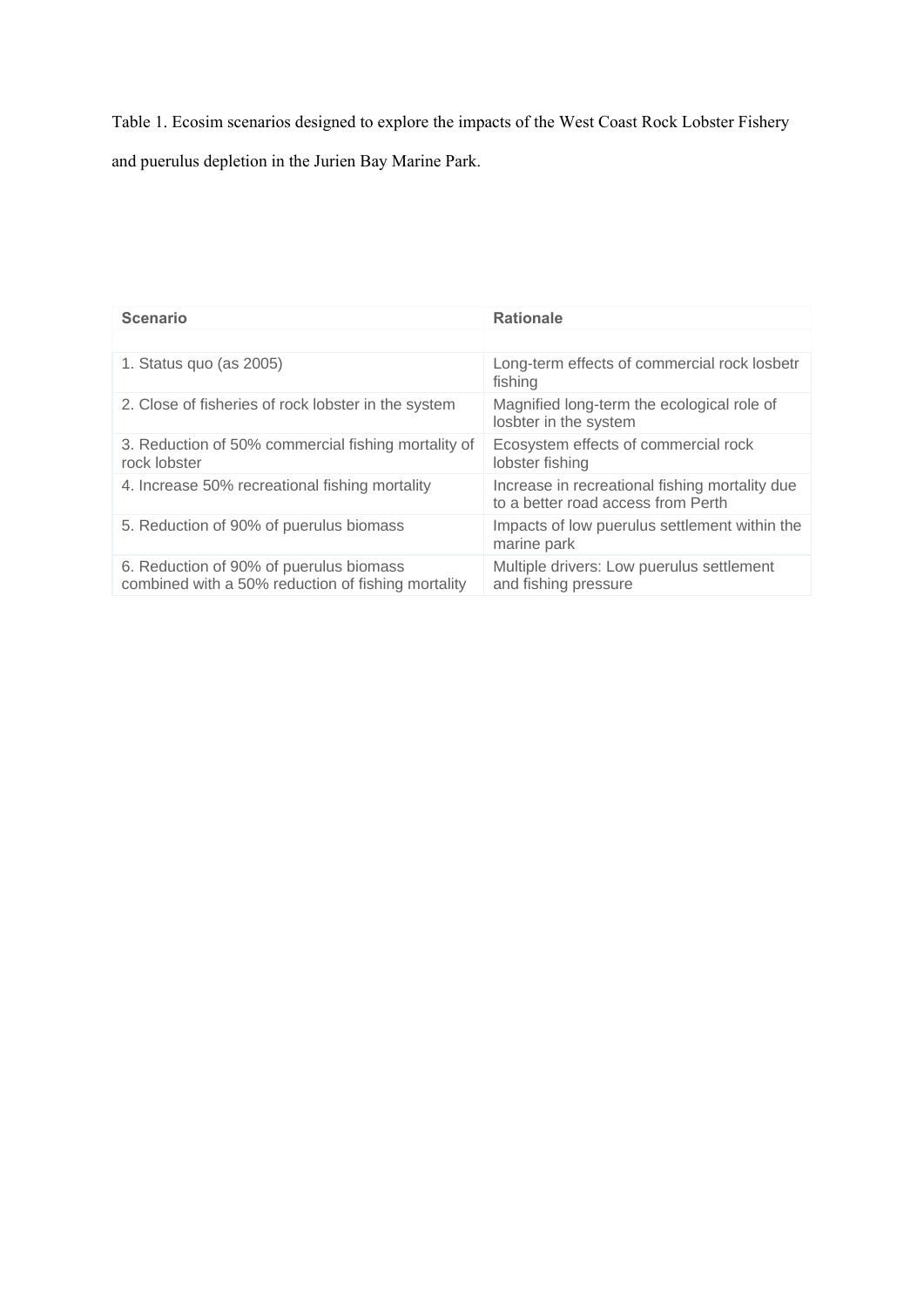Table 2. The total mortality rate (*Z*) and rates of fishing mortality (*F*) and natural mortality (*M*) for each of the four rock lobster stages in the ecosystem model for the JBMP. TL = Trophic level (calculated from the diet matrix by the model) and biomass of each stage are also shown.

| <b>Rock lobster stage</b> | TL   | Biomass (t km-2) | $Z$ (year -1) | $F$ (year -1)  | $M$ (year $-1$ ) |
|---------------------------|------|------------------|---------------|----------------|------------------|
|                           |      |                  |               |                |                  |
| Post puerulus             | 2.01 | 4.16             | 2.76          | $\overline{0}$ | 2.76             |
| Juvenile                  | 2.18 | 23.56            | 0.68          | $\overline{0}$ | 0.68             |
| Sub-adult                 | 2.51 | 10.32            | 1.26          | 0.002          | 1.26             |
| Adult                     | 2.68 | 0.72             | 2.15          | 0.62           | 1.53             |